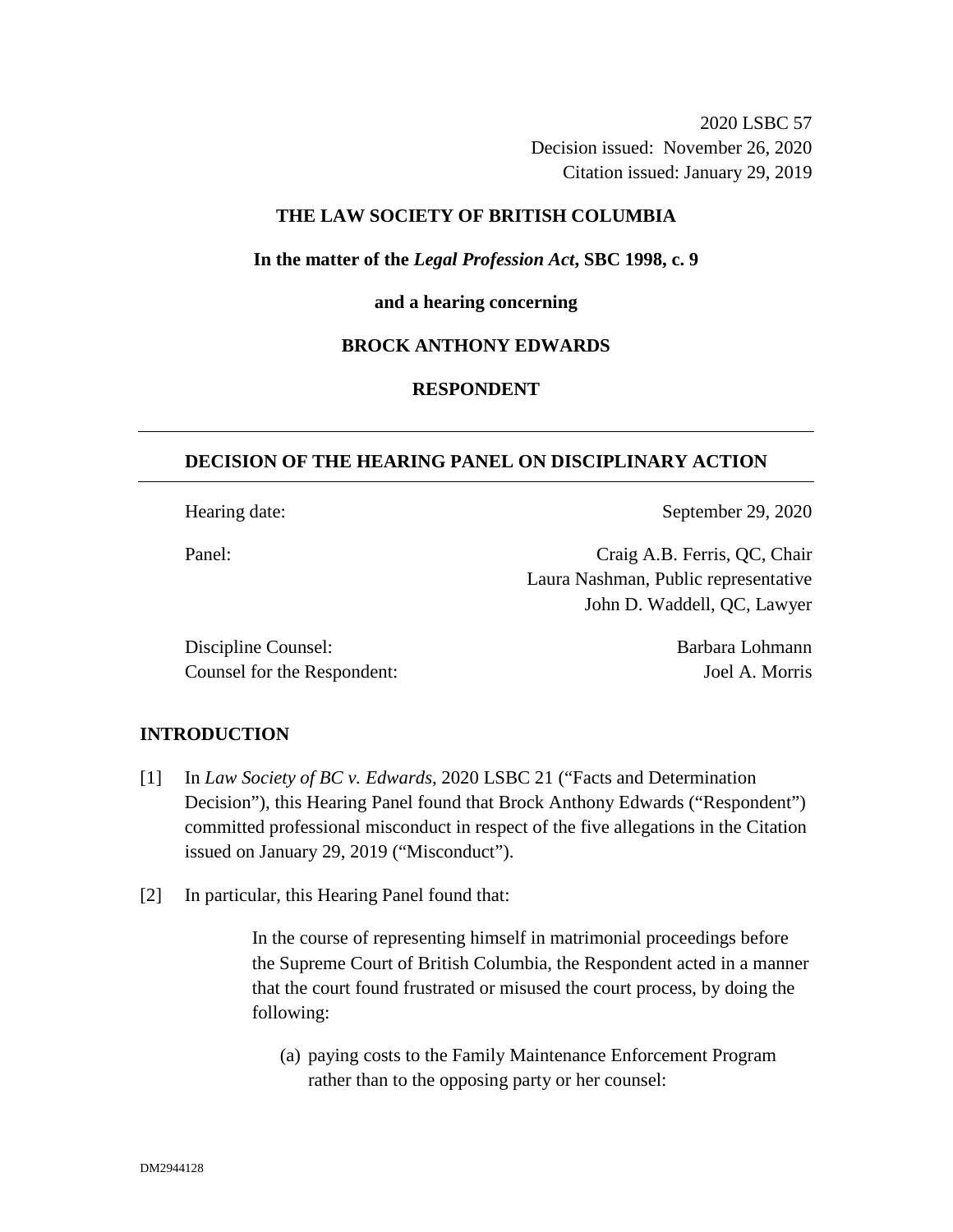- (i) contrary to the terms of a January 31, 2017 costs order;
- (ii) to frustrate the opposing party; and
- (iii) to increase the cost of litigation for the opposing party;
- (b) drafting and forwarding a memo to the opposing party, in which he stated his intention to bring another application that he believed would result in the opposing party having to pay her lawyer more in fees than the sum of the January 31, 2017 costs order;
- (c) filing two requisitions that were purportedly by consent, in circumstances where he knew or ought to have known that no such consent had been provided;
- (d) threatening and instituting legal proceedings for an improper purpose; and
- (e) using the court process as a means of harassing and intimidating the opposing party.
- [3] The hearing concerning disciplinary action took place by virtual medium on September 29, 2020.

#### **THE POSITIONS OF THE PARTIES**

- [4] The Law Society submits that the appropriate disciplinary action in respect of the Misconduct is a suspension of five months, commencing on the first day of the month after release of this Hearing Panel's decision, or such other date as this Hearing Panel may order.
- [5] The Law Society also seeks costs in the amount of \$14,058.71, payable within 30 days from the date of pronouncement of this Hearing Panel's decision, or such other date as this Hearing Panel may order.
- [6] The Law Society submits that the proposed sanction reflects an appropriate balancing of the principles and factors relevant to the assessment of disciplinary action in the circumstances of this case and of the Respondent. In particular, the proposed sanction is argued to be necessary for denunciation, deterrence and sending the correct message to the profession and the public.
- [7] In response, the Respondent argues that his conduct should be assessed globally. He acknowledges the findings of this Panel regarding his conduct in frustrating and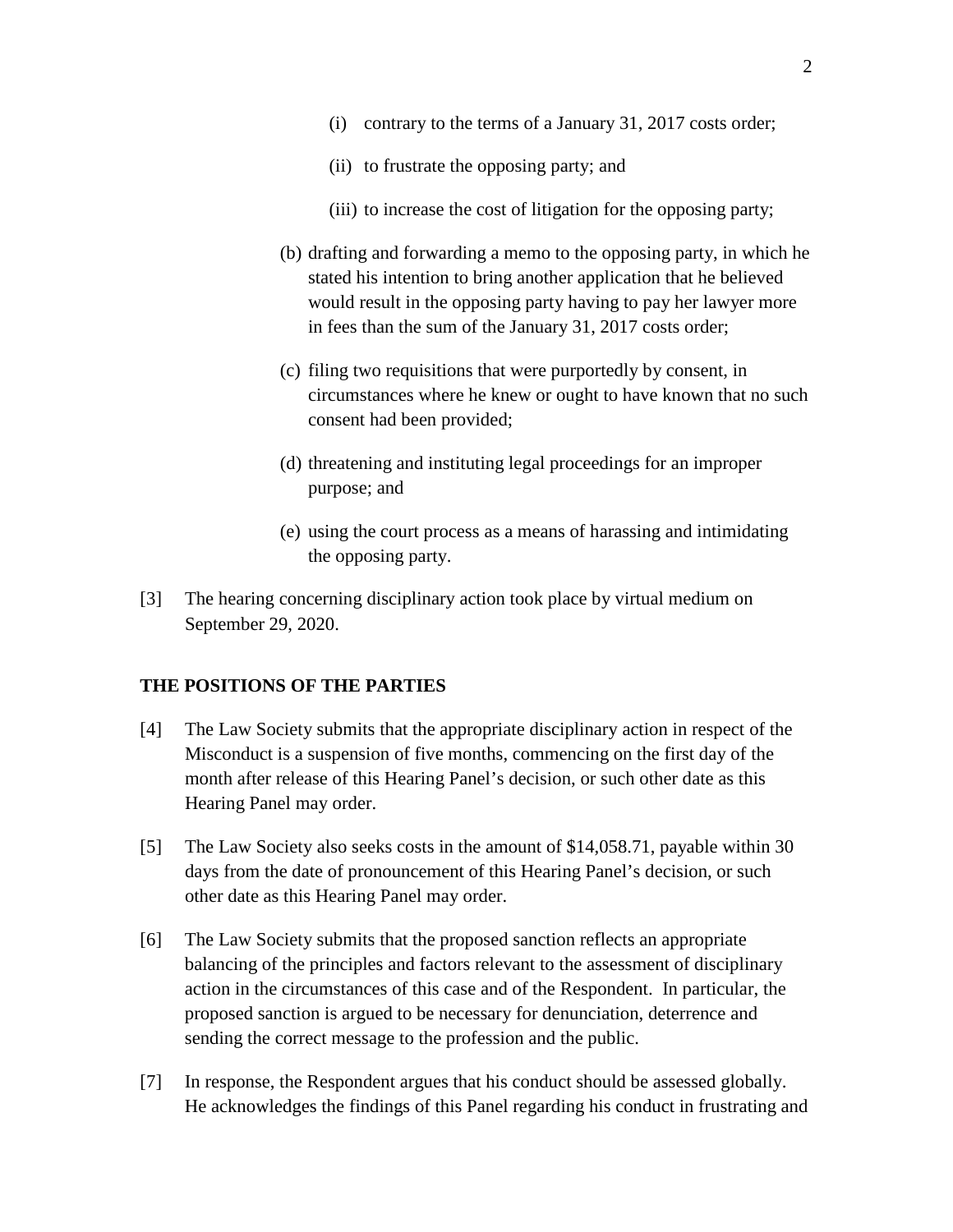misusing the court process extends beyond improperly filing a requisition without consent or breach of a court order; it also involves conduct comparable to cases where counsel misled the court or otherwise engaged in misconduct before the court. Nevertheless, the Respondent submits that his acknowledgement of four of the allegations in the Citation, the absence of any professional conduct record, and evidence regarding the Respondent's character support a lesser sanction than a period of suspension. He further argues that a fine and order for payment of a portion of the Law Society's costs will impose a significant hardship to him. Therefore, a reprimand and fine will achieve the objective of maintaining public confidence in the legal profession and in the disciplinary process.

#### **DISCIPLINARY ACTION**

### **Object and purpose of the sanctioning process**

- [8] It is well-established that the primary purpose of disciplinary proceedings is the fulfillment of the Law Society's mandate, set out in section 3 of the *Legal Profession Act* ("*Act*"), to uphold and protect the public interest in the administration of justice.
- [9] Section 3 of the *Act* states:

#### **Object and duty of society**

- 3 It is the object and duty of the society to uphold and protect the public interest in the administration of justice by
	- (a) preserving and protecting the rights and freedoms of all persons,
	- (b) ensuring the independence, integrity, honour and competence of lawyers,
	- (c) establishing standards and programs for the education, professional responsibility and competence of lawyers and of applicants for call and admission,
	- (d) regulating the practice of law, and
	- (e) supporting and assisting lawyers, articled students and lawyers of other jurisdictions who are permitted to practise law in British Columbia in fulfilling their duties in the practice of law.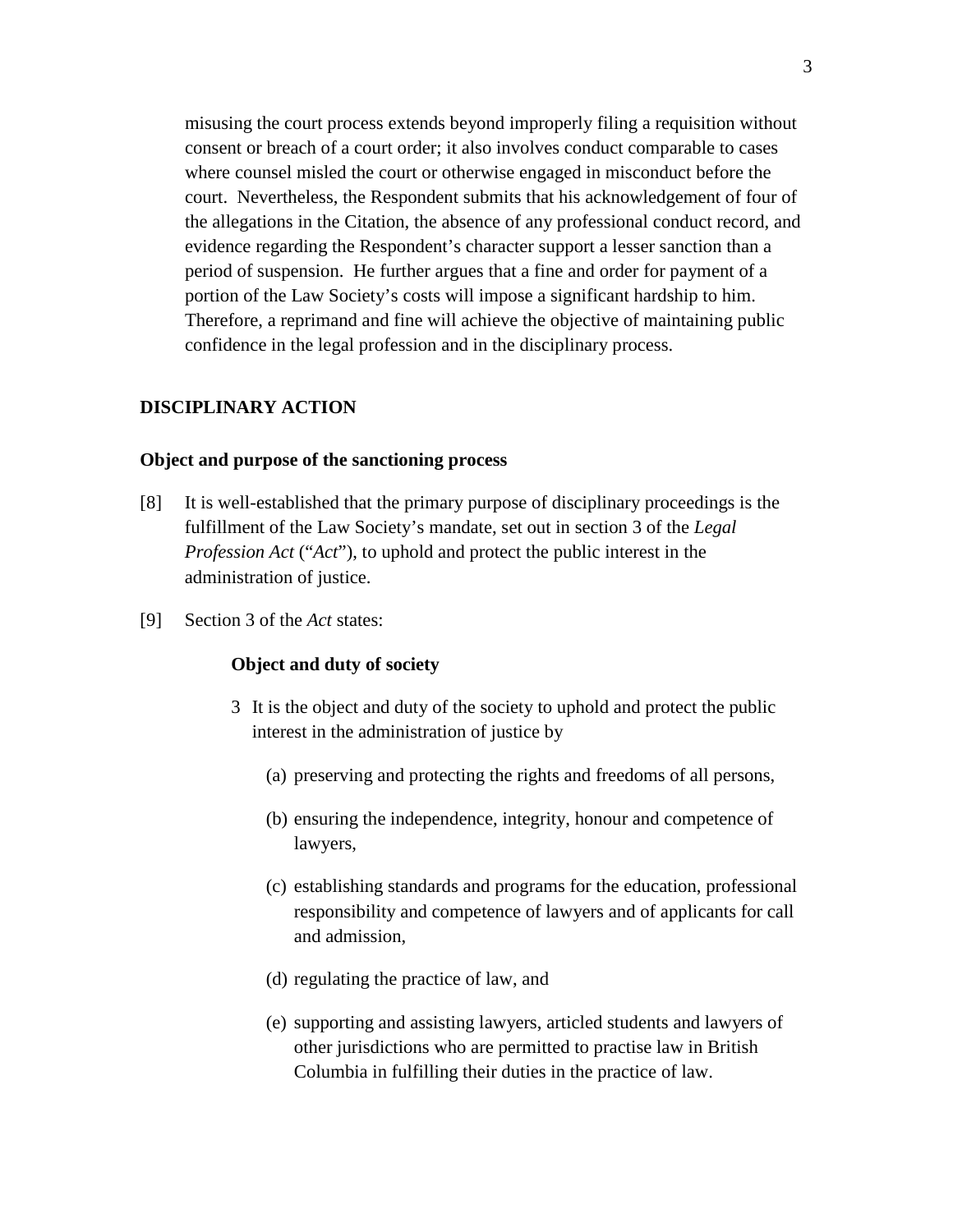- [10] The sanction imposed at the disciplinary action phase of the hearing should be determined by reference to these purposes.
- [11] In *Law Society of BC v. Hill*, 2011 LSBC 16 at para. 3, a hearing panel emphasized the following with respect to the purpose of a sanction imposed by a Law Society Tribunal:

It is neither our function nor our purpose to punish anyone. The primary object of proceedings such as these is to discharge the Law Society's statutory obligation, set out in section 3 of the *Legal Profession Act*, to uphold and protect the public interest in the administration of justice. *Our task it to decide upon a sanction or sanctions that, in our opinion, is best calculated to protect the public, maintain high professional standards and preserve the public confidence in the legal profession.*

[emphasis added]

#### **Principles and factors relevant to sanction**

[12] The review panel in *Law Society of BC v. Lessing*, 2013 LSBC 29 confirmed that the object and duties set out in section 3 of the *Act* are reflected in the following non-exhaustive factors as set out in *Law Society of BC v. Ogilvie*, 1999 LSBC 17 ("*Ogilvie* Factors"):

> *Given that the primary focus of the* Legal Profession Act *is the protection of the public interest, it follows that the sentencing process must ensure that the public is protected from acts of professional misconduct*. Section 38 of the Act sets forth the range of penalties, from reprimand to disbarment, from which a panel must choose following a finding of misconduct. *In determining an appropriate penalty, the panel must consider what steps might be necessary to ensure that the public is protected, while also taking into account the risk of allowing the respondent to continue in practice.*

> The criminal sentencing process provides some helpful guidelines, such as: *the need for specific deterrence of the respondent, the need for general deterrence, the need for rehabilitation and the need for punishment or denunciation. In the context of a self-regulatory body one must also consider the need to maintain the public's confidence in the ability of the disciplinary process to regulate the conduct of its members.* While no list of appropriate factors to be taken into account can be considered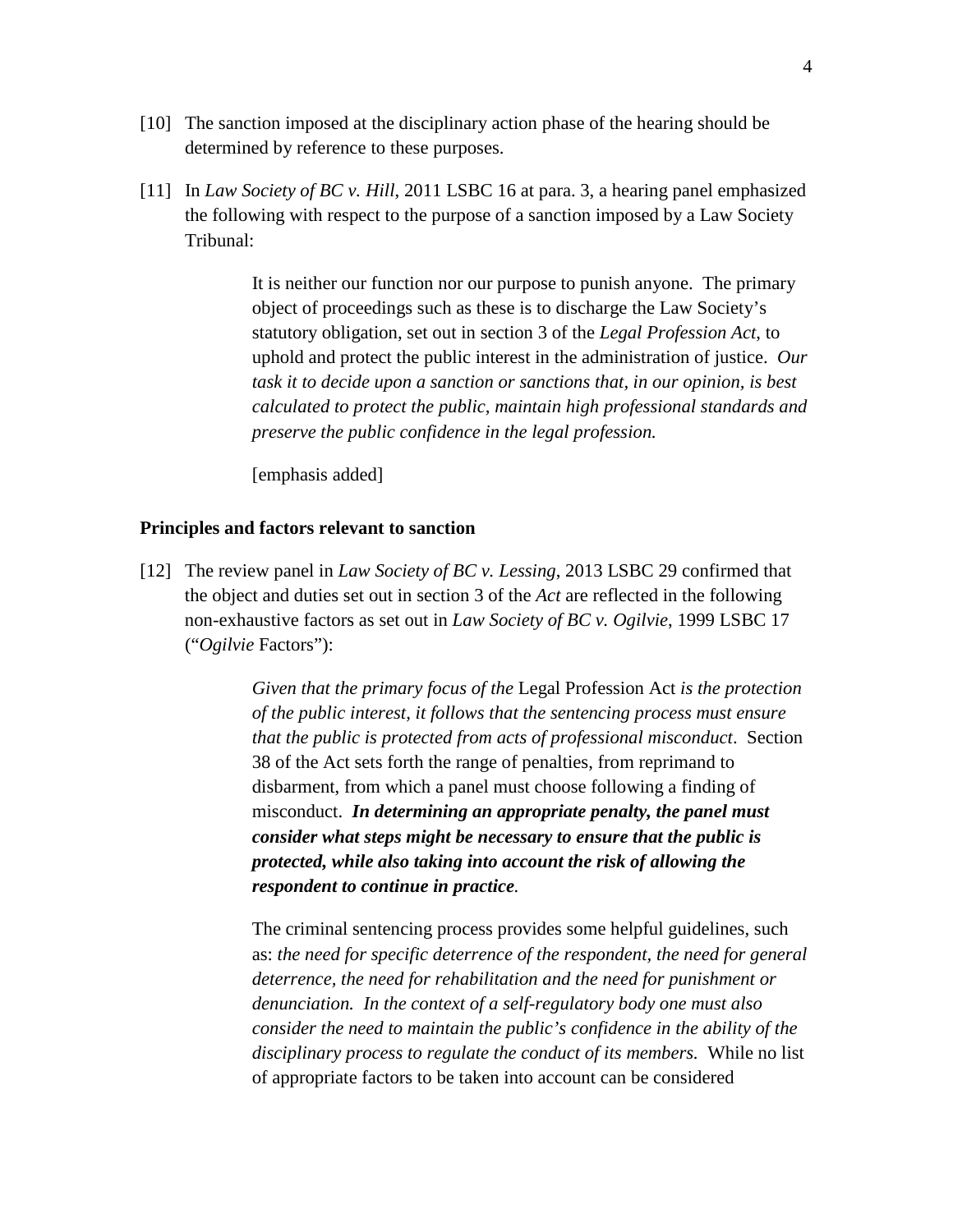- (a) the nature and gravity of the conduct proven;
- (b) the age and experience of the respondent;
- (c) the previous character of the respondent, including details of prior discipline;
- (d) the impact upon the victim;
- (e) the advantage gained, or to be gained, by the respondent;
- (f) the number of times the offending conduct occurred;
- (g) whether the respondent has acknowledged the misconduct and taken steps to disclose and redress the wrong and the presence or absence of other mitigating circumstances;

# *(h) the possibility of remediating or rehabilitating the respondent;*

- (i) the impact upon the respondent of criminal or other sanctions or penalties;
- (j) the impact of the proposed penalty on the respondent;
- (k) the need for specific and general deterrence;
- (l) *the need to ensure the public's confidence in the integrity of the profession*; and
- (m)the range of penalties imposed in similar cases.

### [emphasis not in boldface added]

[13] The *Lessing* review panel observed that not all of the *Ogilvie* Factors will come into play in all cases, and the weight to be given these factors will vary from case to case. However, the protection of the public (including public confidence in the disciplinary process and public confidence in lawyers generally) and the rehabilitation of the lawyer, are two factors that, in most cases, will play an important role. The review panel stressed that, where there is a conflict between these two factors, the protection of the public, including protection of the public confidence in lawyers generally, will prevail.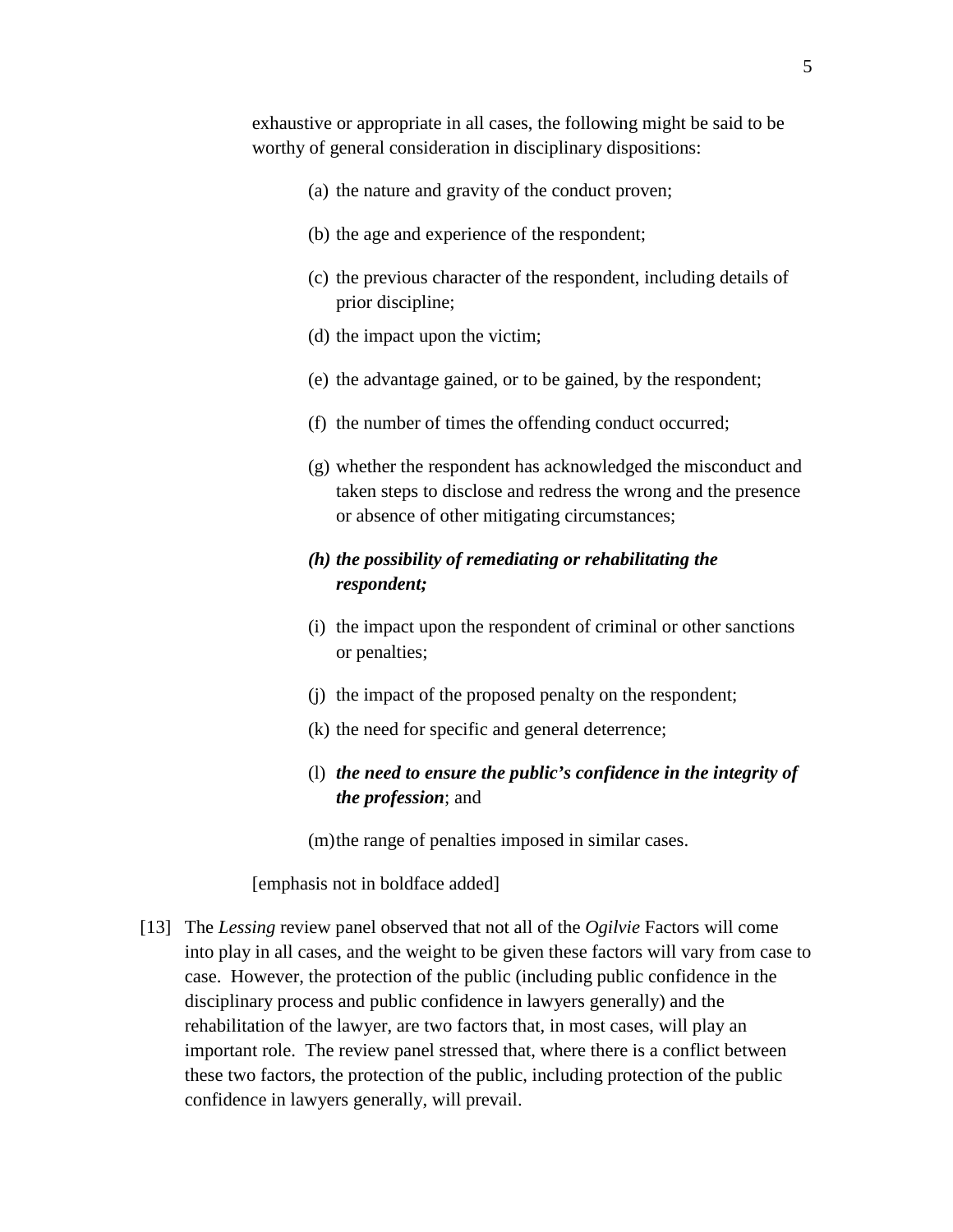- [14] A rigid application of each *Ogilvie* Factor is not necessarily required in every case. In recent years, hearing panels have focused their analysis and placed more weight on the factors that are truly relevant to the case at hand. For example, in *Law Society of BC v. Dent*, 2016 LSBC 05, a hearing panel considered the relevant *Ogilvie* Factors as part of four primary factors and concluded that it was only necessary to consider the factors considered relevant or determinative of the final outcome of the disciplinary action:
	- (a) nature, gravity and consequences of conduct;
	- (b) character and professional conduct record;
	- (c) acknowledgement of the misconduct and remedial action; and
	- (d) public confidence in the legal profession, including public confidence in the disciplinary process.
- [15] The review panel in *Law Society of BC v. Martin*, 2007 LSBC 20 stated that the salient features, when considering a suspension, include the following:
	- (a) elements of dishonesty;
	- (b) repetitive acts of deceit or negligence; and
	- (c) significant personal or professional conduct issues.

## **Global sanction**

- [16] *Lessing* is also instructive in terms of how to approach crafting a sanction when multiple citations are proven. The principles are equally applicable where multiple allegations are contained in one citation. The review panel held that the questions of whether a suspension or fine should be imposed, and the length of the suspension, should be determined on a global basis. Disciplinary action for multiple instances of professional misconduct should address the overall nature of the misconduct and what is necessary to protect the public interest.
- [17] The rationale for a global sanction was explained by the hearing panel in *Law Society of BC v. Gellert*, 2014 LSBC 05, as follows:

A global approach tends to carry with it the benefit of simplicity and will, in most cases, be particularly well-suited to arriving at a result that furthers the objective of protecting the public. After all, the extent to which the public needs protection, and the manner by which such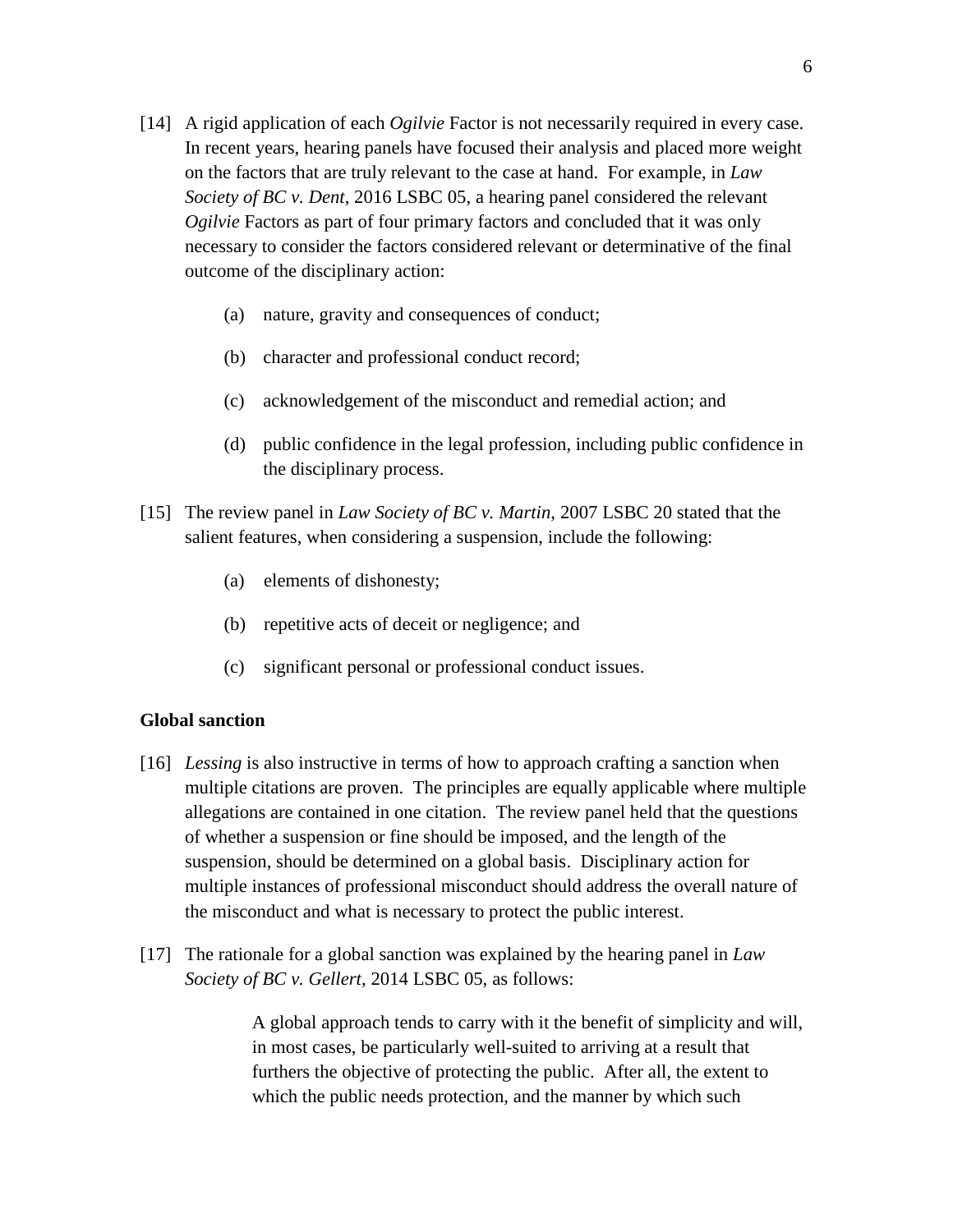protection is best provided, must ultimately relate to the entire scope of the misconduct in issue and not to each particular wrongdoing viewed piecemeal.

#### **Nature, gravity and consequences of conduct**

- [18] In our view, the seriousness of the misconduct is the prime determinant of the sanction imposed.
- [19] In *Gellert*, the panel found that the nature and gravity of the misconduct will almost always be an important factor as it stands for a "benchmark" to assess how to best protect the public and preserve its confidence in the profession. This objective of public protection is the "prism" through which all of the *Ogilvie* Factors should be applied.
- [20] This Hearing Panel is of the view that the nature and gravity of the Respondent's proven Misconduct is very serious.
- [21] In the Facts and Determination Decision, this Panel found:

As noted above, it is difficult to separate the factual background pertaining to the allegations into distinct acts or omissions. The events giving rise to the Citation occurred within a discrete period of time and formed a strategic program of harassment. The Respondent was warned on separate occasions by two Justices of the Supreme Court of British Columbia that his behaviour was improper and likely to impugn his reputation.

[22] We also stated:

When all of the evidence is drawn together, the only conclusion in this matter is that the Respondent utilized his legal expertise to bring improper pressure to bear on his opponents in legal proceedings. He would have been unable to pursue such a course had he not been a lawyer with significant court experience.

- [23] The Respondent is an officer of the court. Over the course of the litigation that was considered at the facts and determination phase of the hearing, the Respondent was rebuked by two Justices of the Supreme Court of British Columbia in a very firm and clear manner, after additional warnings and attempts to have him behave appropriately. This conduct is very serious.
- [24] As submitted by the Law Society at the facts and determination phase of the hearing, the Respondent also failed in his duties to himself. As a member of an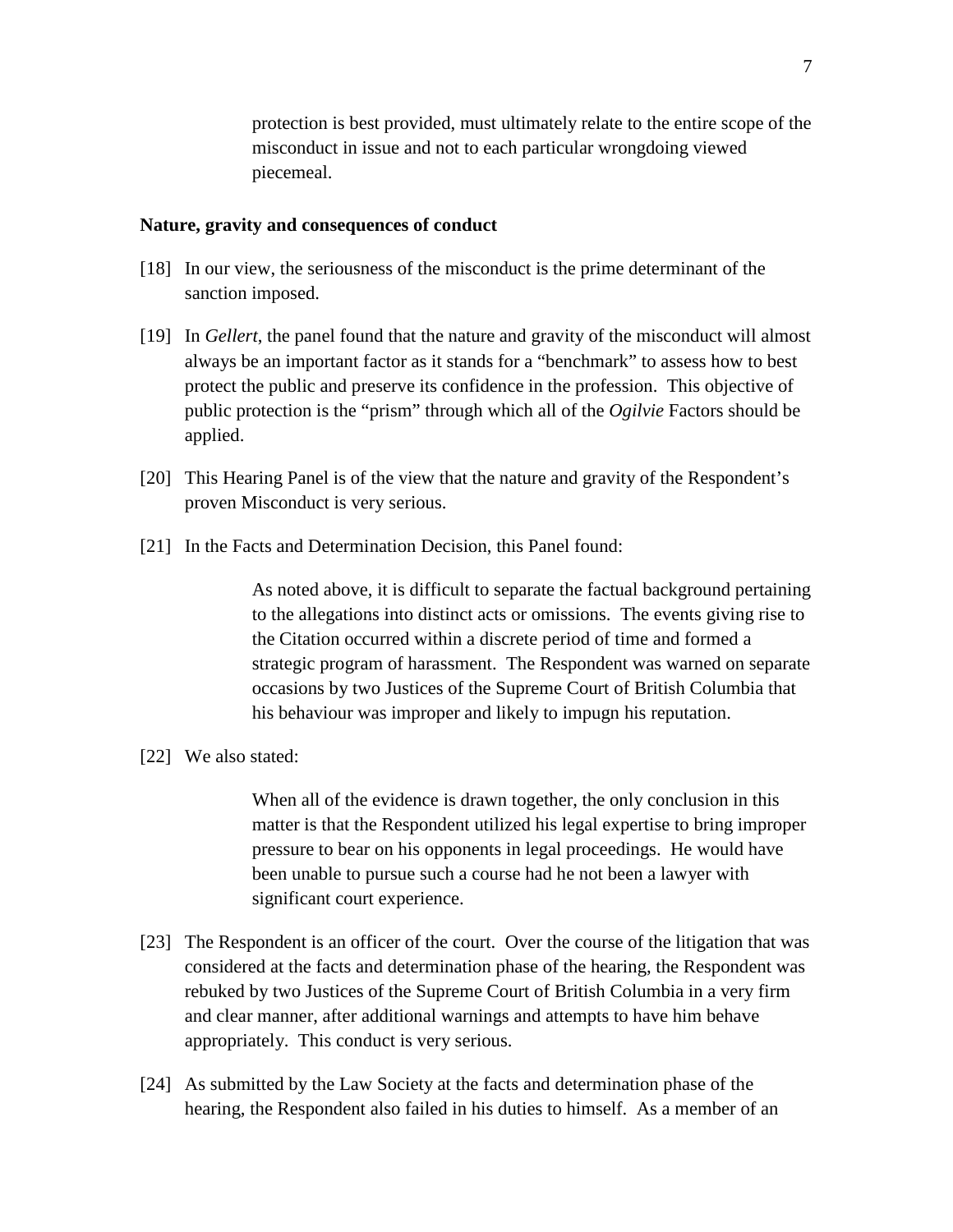ancient and respectable profession, the Respondent should have acted in a manner that maintained his own honour, as well as the honour of the legal profession. He failed in all aspects to adhere to the virtues of probity, integrity, honesty and dignity. While emotions can run high in family law litigation, as a lawyer, the Respondent had a duty to keep those emotions in check and to act with decorum and courtesy.

- [25] Justice Ross, in her July 17, 2014 decision, noted that "Ms. Edwards has respected the orders of the court; on the other hand, Mr. Edwards has consistently disregarded court orders."
- [26] Justice Ross concluded her decision as follows:

The final issue is whether there should be an award of special costs in Ms. Edwards' favour. *Mr. Edwards' conduct throughout the litigation has been unacceptable.*His failure to produce documents alone could warrant an order for special costs; see *Bains v. Bains*, 2006 BCSC 1187. In addition, Mr. Edwards ignored an order of the court requiring him to pay child support. His lack of cooperation in relation to dealings with the real property resulted in unnecessary interim applications. His conduct most certainly had the effect of driving up the costs to Ms. Edwards and added much unnecessary additional stress to the litigation. However, an award of special costs is a discretionary order. I am concerned that an award of special costs would upset the balance with respect to financial issues. In addition, I have concluded that an award of special costs would be unduly harsh in all of the circumstances. I decline to make an award for special costs.

[emphasis added]

- [27] Unfortunately, the Respondent did not appear to learn from his experience. All of the proven Misconduct took place after the judgment of Justice Ross.
- [28] The parties appeared before Justice Schultes on January 31, 2017. In his June 23, 2017 decision, Justice Schultes said the following about the January 31, 2017 hearing:

Because of *what I described as the "shenanigans"* underlying the previous judgment of Ross J., and Mr. Edwards's filing of a requisition that had falsely represented a re-setting of the hearing by consent, I dispensed with the requirement that he approve the form of the order.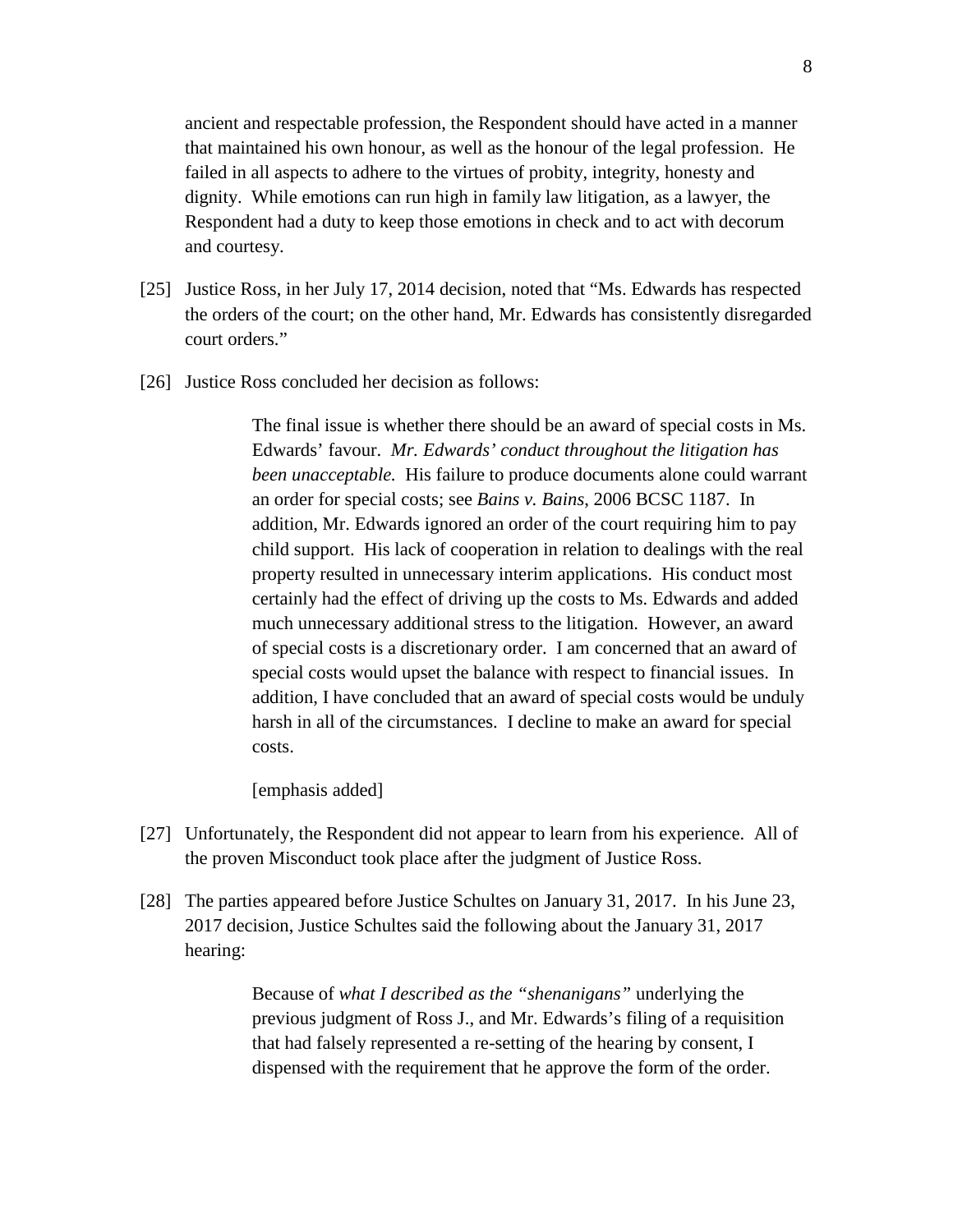At the conclusion of the hearing, I said the following to Mr. Edwards as a guide to his future conduct in this case:

> I know how emotions run high in family matters, but you don't want to lose your professional reputation, and people have been disbarred for less.

[emphasis added]

…

[29] As noted by Justice Schultes in that decision:

[The Respondent] narrowly escaped being ordered to pay special costs in the trial before Ross J., but sadly seems to have learned nothing from that experience. I consider an award of special costs against him necessary *to reflect the court's severe condemnation of this behaviour.* To ensure that he complies with the order, I add the further term that he may not seek leave pursuant to the s. 221 order to make an application or continue a proceeding until the special costs have been paid.

[emphasis added].

- [30] It is the view of this Panel that the severe rebukes by two Justices of the Supreme Court of British Columbia, after previous warnings, amount to serious professional conduct issues, which is a *Martin* factor when considering a suspension.
- [31] It is also significant that the misconduct occurred over a number of years in the context of the Respondent's own matrimonial litigation. The Respondent and Ms. Edwards were divorced in August 2014. However, the litigation between them during which the Respondent misconducted himself continued into 2017, leading to the decision of Justice Schultes in June 2017.
- [32] The Respondent's proven Misconduct involves his frustration or misuse of the court process. He did so in five distinct ways:
	- (i) He paid the \$500 costs order of Justice Schultes to the Family Maintenance and Enforcement Program rather than to opposing counsel. He did so contrary to a court order, in order to frustrate Ms. Edwards and to increase her costs;
	- (ii) He forwarded a memo to opposing counsel in which he set out his intention to bring another application that he believed would result in Ms. Edwards having to incur more litigation costs;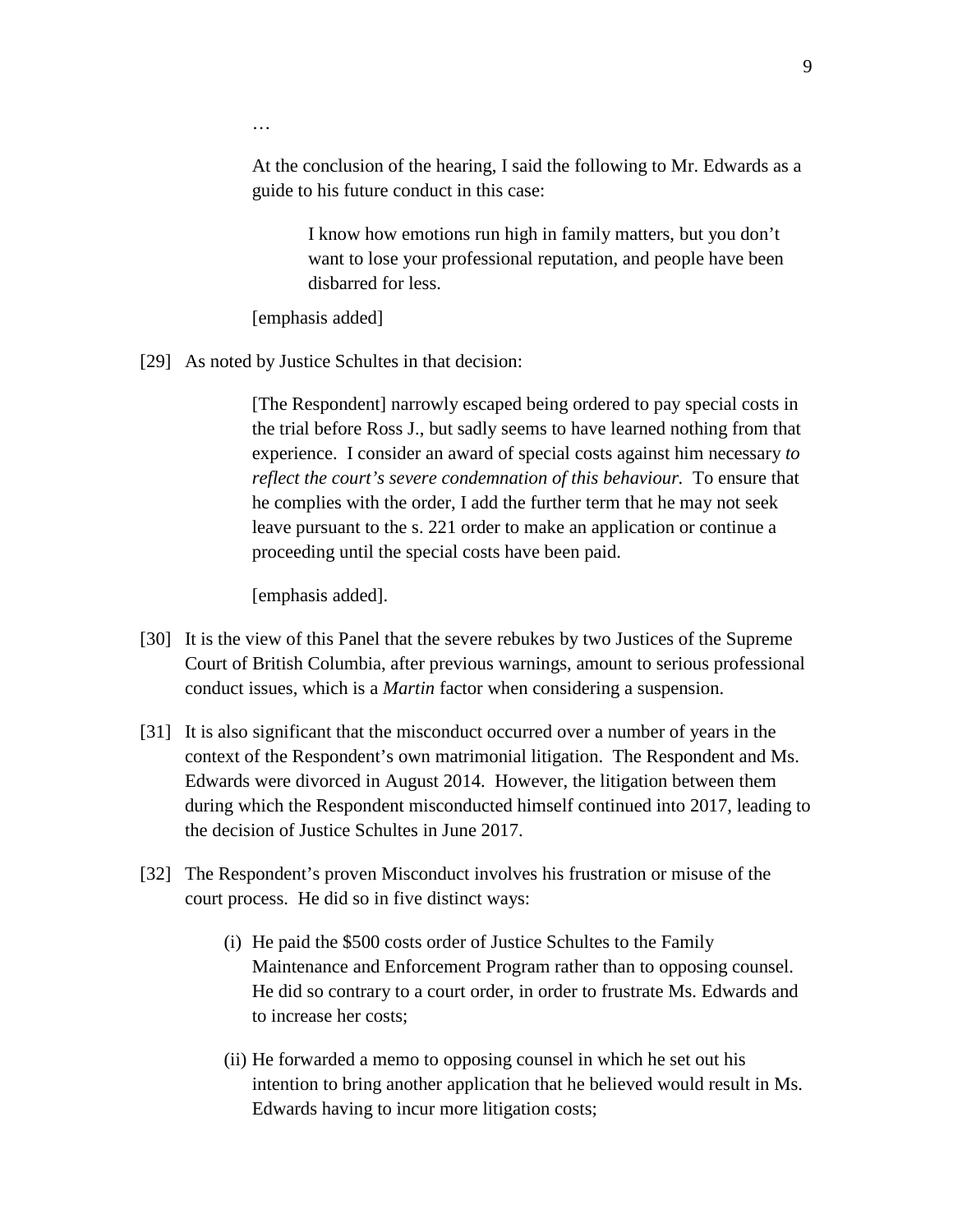(iii)He filed two requisitions purportedly by consent;

- (iv)He filed a court action against JH, Ms. Edwards' partner; and
- (v) He used the court process as a means of harassing and intimidating his former spouse.

#### **\$500 costs order**

- [33] When the Respondent paid the \$500 costs order of Justice Schultes to the Family Maintenance and Enforcement Program rather than to opposing counsel, he did so contrary to a court order with the intention to frustrate Ms. Edwards and to increase her costs.
- [34] Justice Schultes found in his June 23, 2017 decision:

… I am satisfied that his initial payment *was meant to skirt the clear terms of my order* and to secure for himself the credit towards child support arrears, instead of complying directly with the order's obvious meaning.

[emphasis added]

- [35] This Hearing Panel found that it could not ignore the finding of Justice Schultes that the \$500 payment was misdirected to skirt the terms of the costs award: "the Respondent's actions were not the conduct of a party who was ignorant of the meaning and purpose of an award of court costs."
- [36] Skirting the terms of a court order is demonstrative of an element of dishonesty, which is another *Martin* factor when considering a suspension.
- [37] Justice Ross found that the Respondent had consistently ignored court orders in the context of this family law litigation. Justice Schultes quoted Justice Ross in his June 23, 2017 decision as follows:

Of course, none of these excuses amount to acceptable reasons to disregard the order of the court. I find it remarkable to think that Mr. Edwards, a practising lawyer, would have believed that they were.

#### **Memo to opposing counsel**

[38] The Respondent's second act that frustrated or misused the court process was a memo that he forwarded to opposing counsel in which he set out his intention to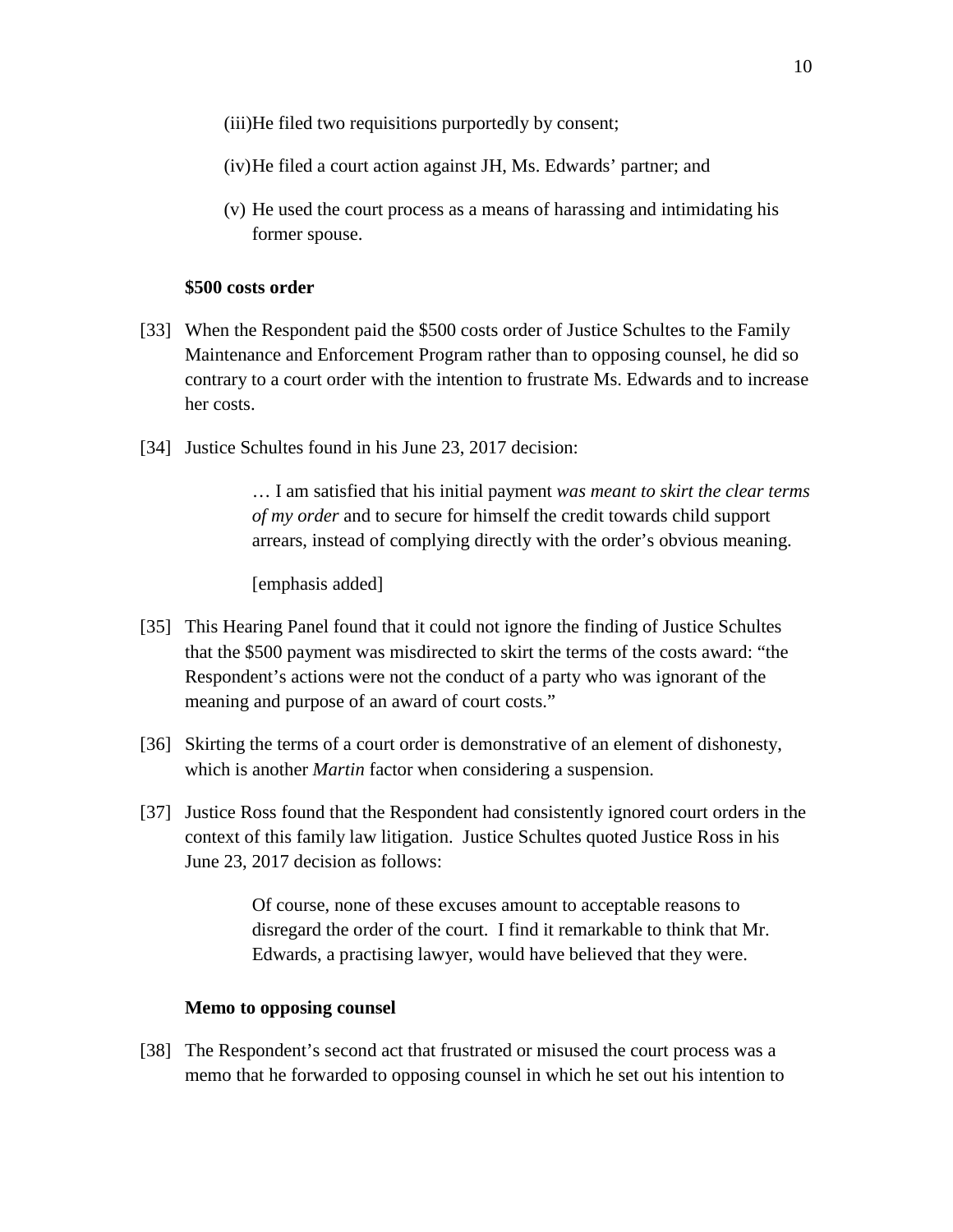bring another application that he believed would result in Ms. Edwards having to incur more litigation expense.

[39] This Hearing Panel noted in our decision that the memo was "clear evidence of the Respondent's intent to pursue a course of action that would drive up his former spouse's legal fees beyond the amount of costs that he had been ordered to pay his spouse."

### **Filing of requisitions by "consent"**

[40] The third act(s) that frustrated or misused the court process was the filing of two requisitions purportedly by consent. About this, Justice Schultes stated in his June 23, 2017 decision:

> I also conclude that [the Respondent] has no regard for the proper use of court procedures, since he has now filed two requisitions which were falsely stated to be by consent, in circumstances where he knew that no such consent had been provided.

- [41] Not only was the Respondent dishonest when he filed the two requisitions by consent, he did so against the advice of a senior lawyer.
- [42] This is another example of an element of dishonesty on the part of the Respondent to be factored in when considering the matter of the appropriate disciplinary action.
- [43] The courts must be able to rely on representations made by counsel. In *Law Society of BC v. Galambos*, 2007 LSBC 31, the respondent represented to a Master in Supreme Court Chambers that a notice of motion had been served on the defendant in an action, when it had not been served. The hearing panel stated at para. 6:

… Nonetheless, in the case under consideration, the governing factor, in our view, is that this is a serious matter. The court must be able to accept statements of counsel without having to make inquiry. And indeed, when counsel, having discovered that he or she has made a misrepresentation (and there is no alternative) must inform the court of the incorrect statement that had been made. That seems for us to be an aggravating factor here.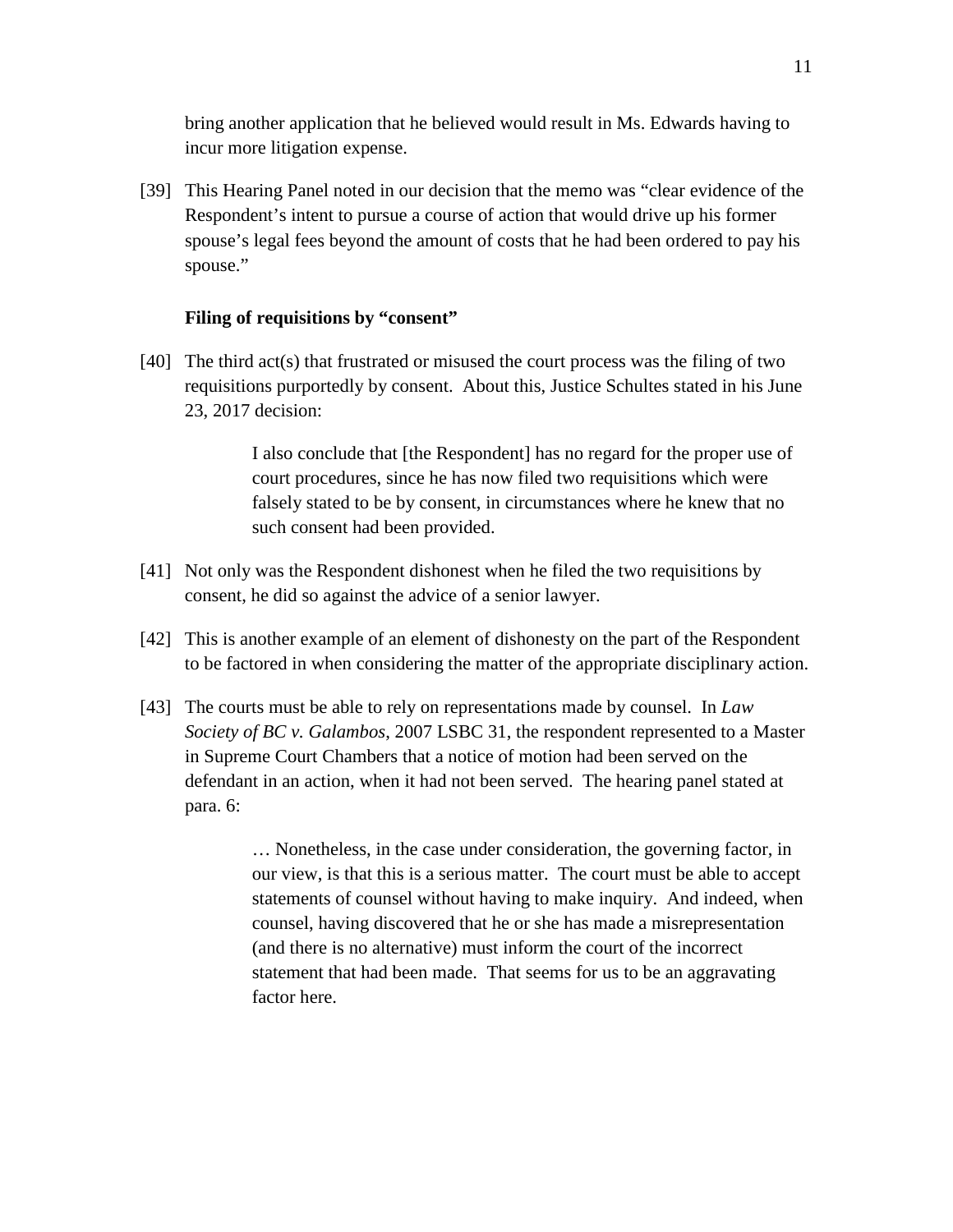### **Filing of court action against JH**

[44] The fourth form of frustrating or misusing the court process was the action filed by the Respondent against JH. This Panel found that:

> The Respondent commenced a separate proceeding against a third party, which was found to be "dubious" and highly prejudicial. The timing of the suit was suspicious, as it related to an alleged incident in 2013 and was filed at a time when the Respondent was seeking a change to his parenting rights.

- [45] The Respondent's assistant, PC, whom he stated was bright and an excellent assistant, tried to convince him not to commence the proceedings against JH, yet the Respondent did so in spite of this advice.
- *[46]* In his investigation interview with the Law Society on May 2, 2018, the Respondent stated the following in respect of PC:

[PC] doesn't work there anymore, and she was new at the time of this and she was just recently graduated I think from SF – well, I know she went to SFU, but I think in terms of graduated or just due to graduate, but since then she has graduated. She has excellent grades. She could attend law school if she wants to. Her brother did and he decided not to practise, and she doesn't – I don't think she wants to practise, but she was a very excellent assistant.

#### **Misuse of court process**

- [47] The final form of frustrating or misusing the court process was the Respondent's use of the court process as a means of harassing and intimidating his former spouse.
- [48] This Hearing Panel found that "[t]he events giving rise to the Citation occurred within a discrete period of time and formed a strategic program of harassment."
- [49] Frustrating or misusing the court process in five distinct ways highlights that the nature and gravity of the Respondent's misconduct is very serious and deserving of an equally serious sanction.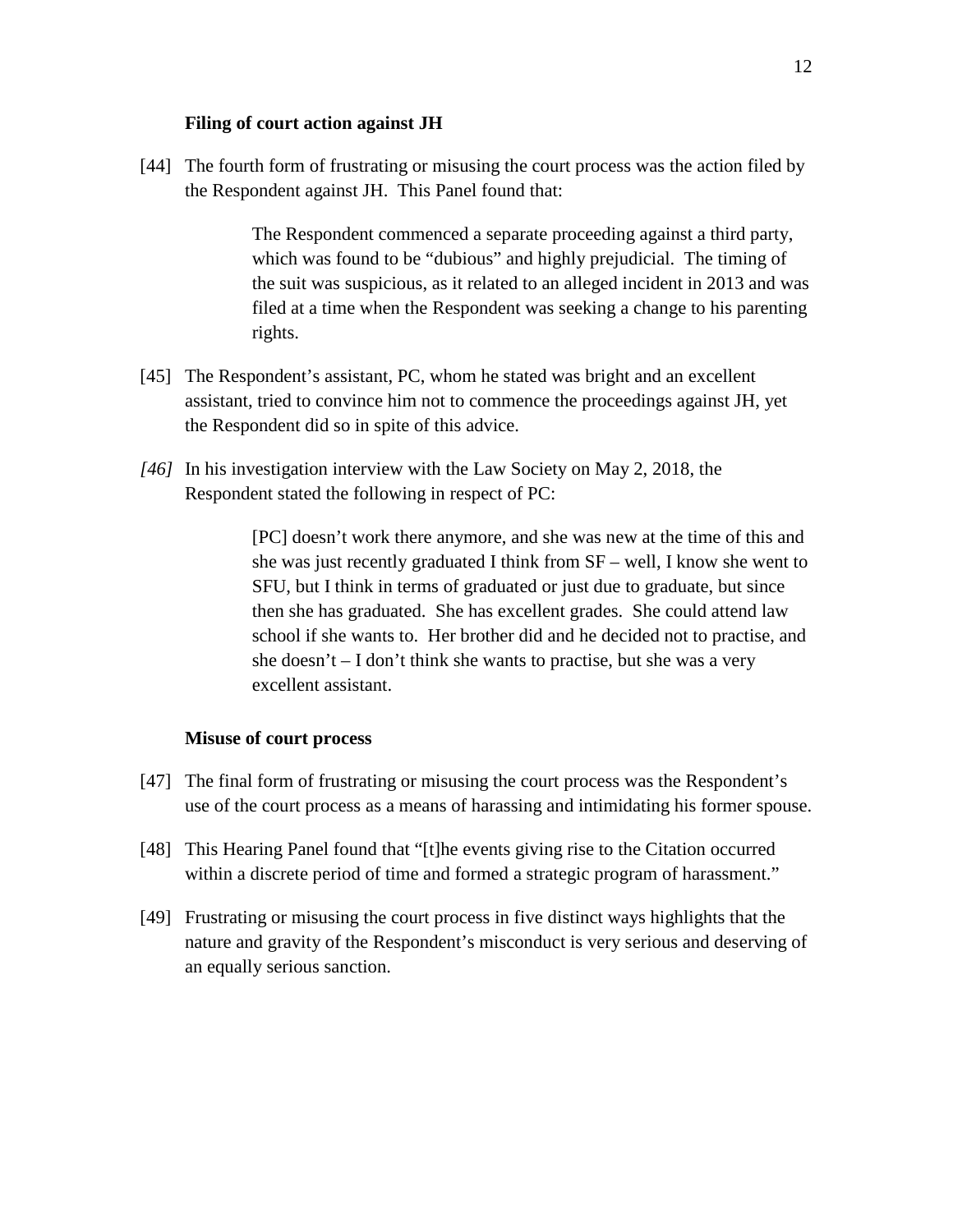#### **Consequences of the Respondent's misconduct**

- [50] The Respondent's misconduct had consequences on multiple parties: Ms. Edwards, the Respondent's children, Ms. Edwards' counsel, Ms. Edwards' partner (JH), the court process and the legal profession.
- [51] Justice Ross, as noted in para. 26 of these reasons, stated that the Respondent's "conduct most certainly had the effect of driving up the costs to Ms. Edwards and added much unnecessary stress to the litigation."
- [52] In *Lessing*, the direct victims were the respondent's former spouse and her counsel, who were put through unnecessary time and expense.
- [53] The Respondent's former spouse and her counsel, as noted by Justice Ross, were also put through unnecessary time, expense and stress. However, the effect of the Respondent's conduct went beyond that, in that he harassed and intimidated his exspouse, cast unsubstantiated aspersions on her counsel and instituted dubious and highly prejudicial legal proceedings against JH.
- [54] In his Reasons for Judgment dated June 23, 2017, Justice Schultes stated the following in respect to the effect on the Respondent's conduct on Ms. Edwards:

She deposes [tenth Affidavit of Ms. Edwards] that her fear of further groundless legal actions by Mr. Edwards has led her to become excessively cautious about involving the children in activities that could result in physical injuries to them, for fear that he will seize on those injuries to support further spurious allegations of abuse. She quotes one of their children as telling her in that context that he did not want her to "get sued" by his father.

Similarly, she explains that she and her partner took separate houses during their spring break vacation so that any disputes between [JH's] children and hers could not be utilized by Mr. Edwards for a similar purpose.

[55] In Ms. Edwards' counsel's submissions to Justice Schultes on April 24, 2017, she stated that:

> It is Ms. Edwards' submission that the actions taken by Mr. Edwards in this case, and specifically concerning the applications that have been recently before the court, have been a misuse of the court process in an attempt to frustrate the court process and to harass Mrs. Edwards.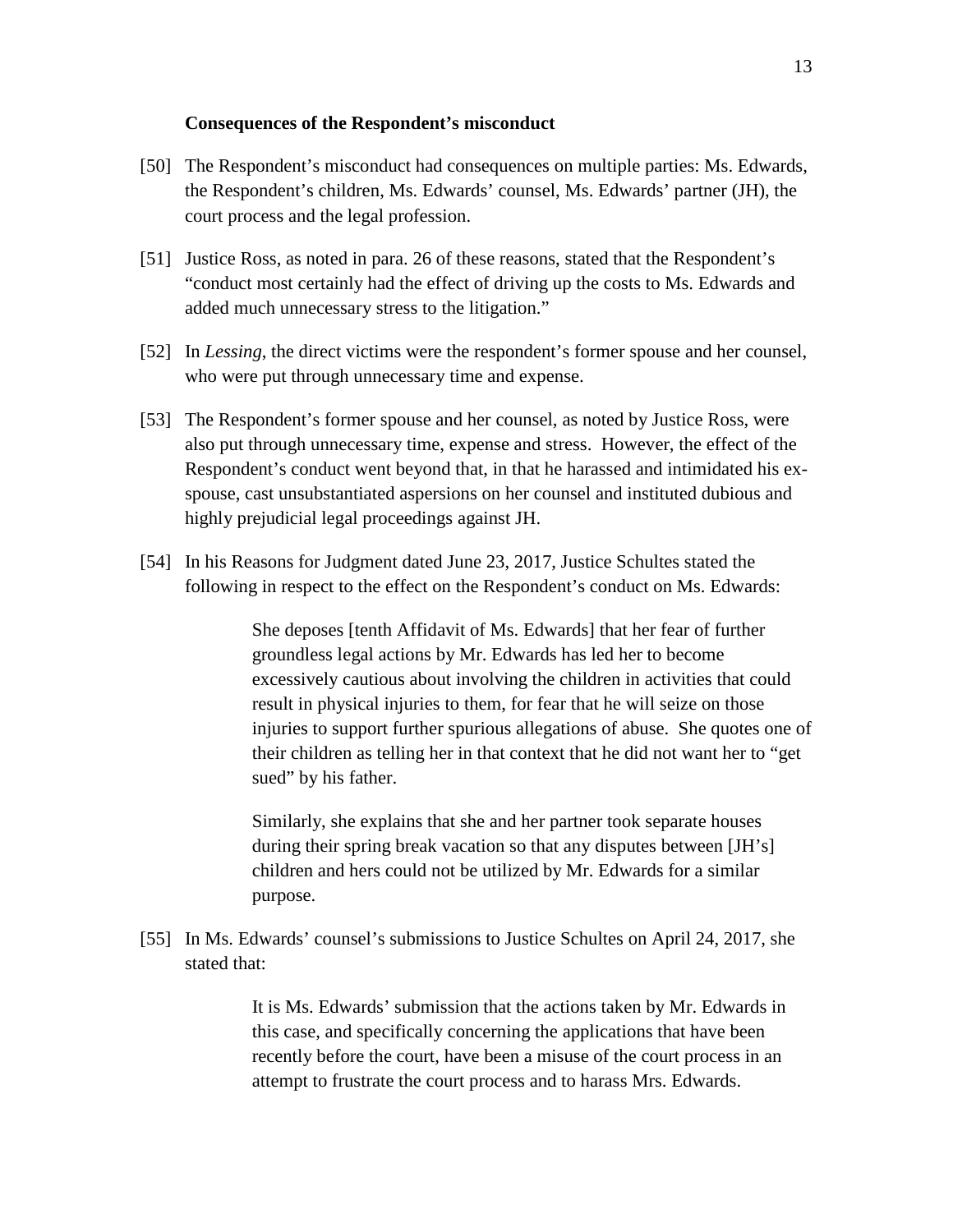…

The respondent's behaviour in litigation has resulted in additional expenses to the claimant as well as significant stress, as she has had to retain counsel to deal with these matters.

[56] Justice Schultes found in his June 23, 2017 decision:

[The Respondent's] subsequent request for an undertaking to confirm what was obvious from my order – that the payment was in respect of court costs – was likewise completely unnecessary. And, his "memo to file" email ominously suggests a further aggravating feature: that he was hoping to cause Ms. Edwards to expend a greater amount in counsel fees that that costs award.

On the evidence provided by Ms. Edwards, I am satisfied that Mr. Edwards is using the court process as a means of harassing and intimidating her.

Finally, I conclude that he has responded to my previous costs orders in a manner calculated to frustrate Ms. Edwards and her counsel and to increase her litigation costs.

[57] The Respondent also involved Ms. Edwards' partner, JH, when he filed a notice of civil claim against him. In his June 23, 2017 decision, Justice Schultes noted:

> I draw the inescapable inference, based on the timing of his demands for mediation and the explicit threat underlying them that his lawsuit against [JH], which arose from a very dated allegation that one would have expected him to have acted on promptly if he sincerely regarded it as a legitimate basis for litigation, was threatened solely to force her to mediate a reduction in his arrears, and then filed in order to increase that pressure. This indicates to me that he sees the institution of dubious but highly prejudicial legal proceedings against third parties as a legitimate tactic to further his position in the family law proceedings.

- [58] Further, the Respondent also cast aspersions against Ms. Edwards' counsel. Justice Schultes noted that the Respondent:
	- (a) accused Ms. Edwards' counsel of using her legal skills to deliberately thwart his ability to obtain increased access to his children;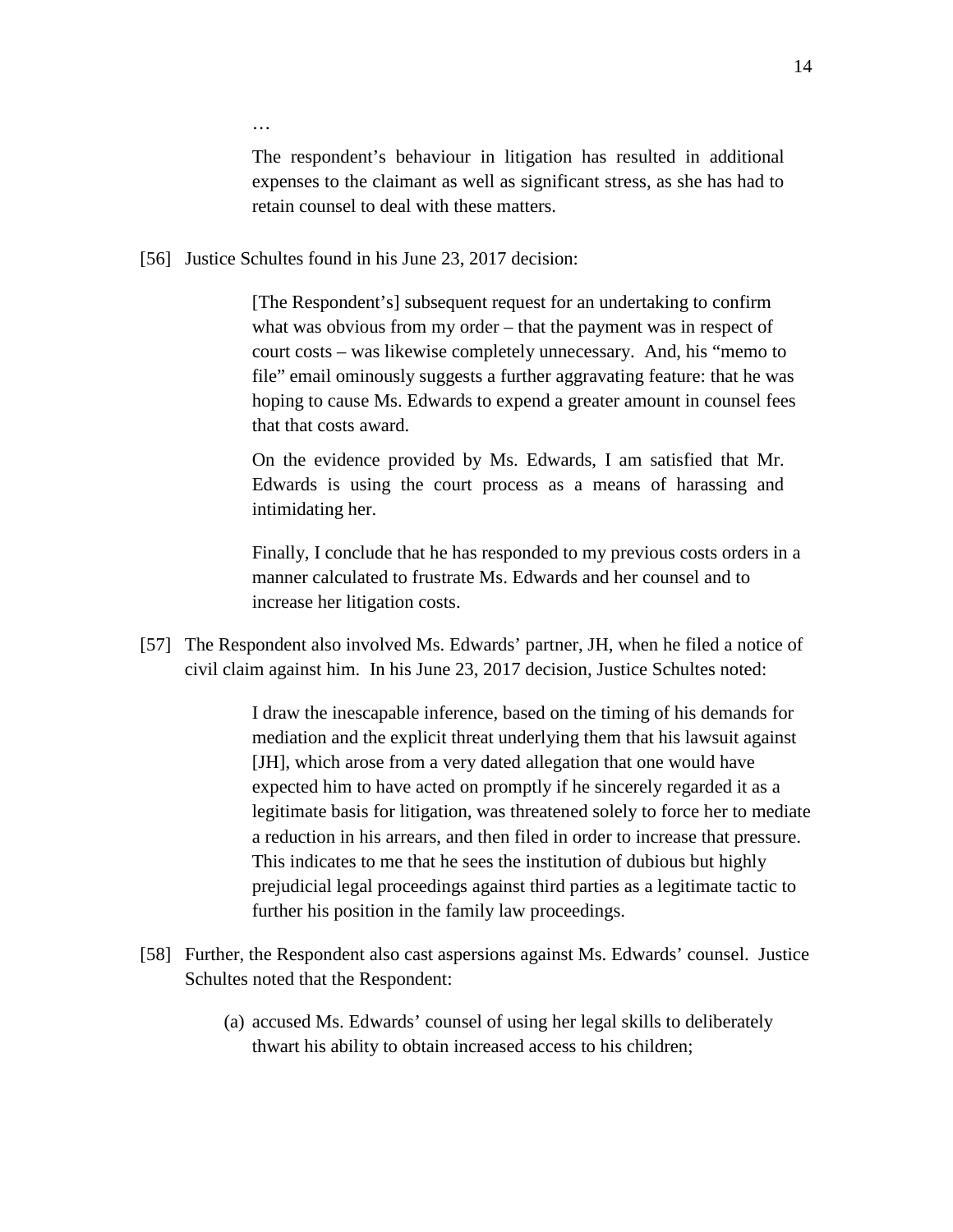- (b) accused Ms. Edwards' counsel of being "contemptuous" of the court process;
- (c) accused counsel of playing "keep away" with the court dates; and
- (d) suggested that this misbehaviour on procedural issues by Ms. Edwards' counsel should result in an award of special costs in his favour. He concluded his submissions on the first hearing date by alleging that because of a deliberate strategy by counsel to use up all of the court time so that his variation application could not be heard, "my children are now in the hands of a child abuser."
- [59] Justice Schultes found no merit in the Respondent's submissions and found that there was no "substance to the allegations that her counsel behaved improperly with respect to the setting of the present application."
- [60] Justice Schultes also stated:

With respect to the request for special costs*, I am satisfied that Mr. Edwards's conduct of this application is particularly deserving of rebuke*. He has cast serious aspersions on the professional integrity of Ms. Edwards's counsel, with no evidence to support those most serious claims. He of all people, in his own professional capacity, should understand the serious harm that can result from baseless allegations of misconduct directed at opposing counsel in family litigation.

[emphasis added]

- [61] This Panel found that the Respondent's conduct was "part of a strategy to frustrate the Respondent's estranged spouse, misuse a court order and increase the cost of litigation for the opposing party."
- [62] The impact of the Respondent's conduct on the above-referenced parties is an aggravating factor.

## **Character and professional conduct record**

[63] The Respondent was called and admitted as a member of the Law Society of British Columbia on September 1, 2004. At the time of the Misconduct, the Respondent was an experienced lawyer and had been practising for at least 12 years.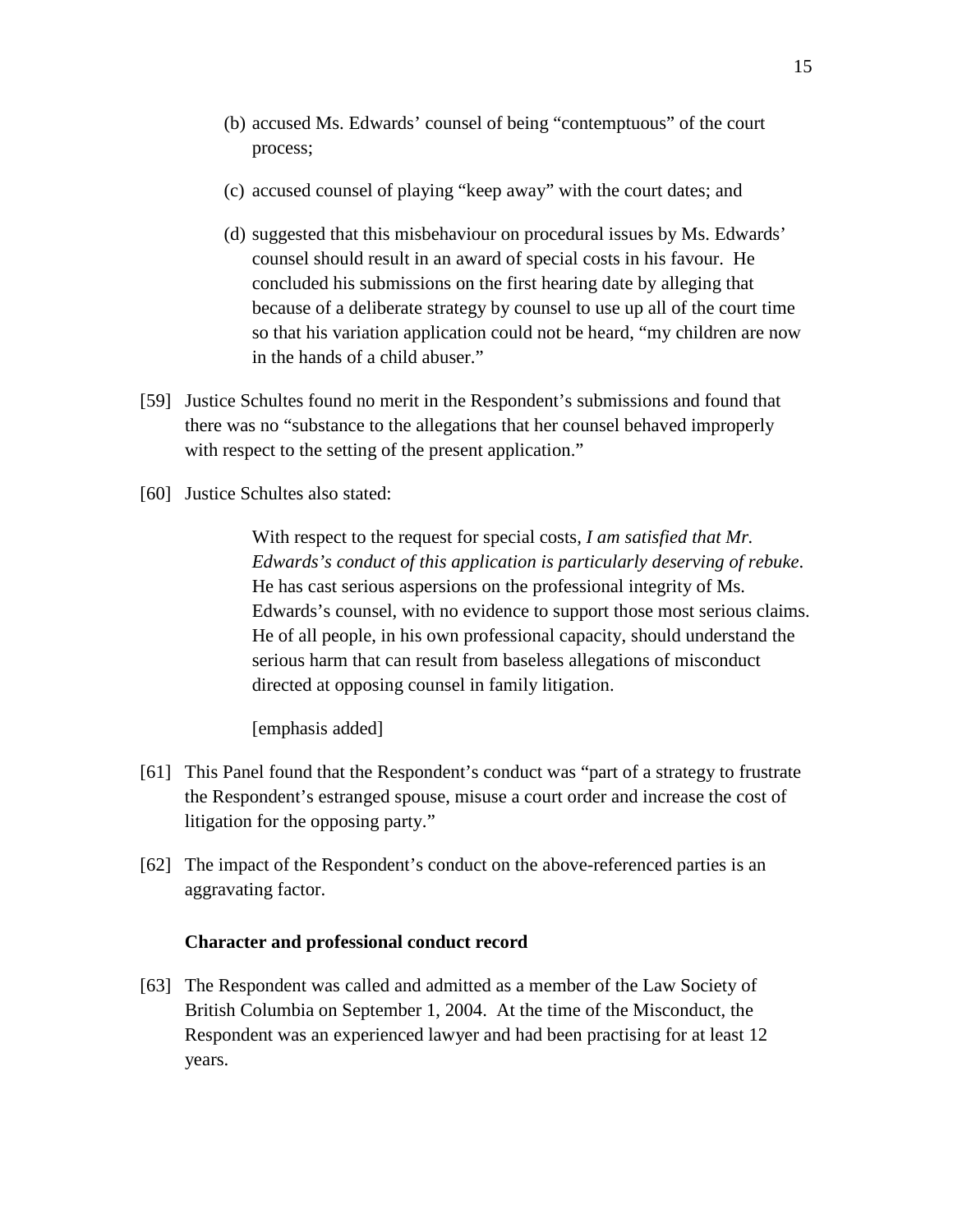[64] The Respondent's experience is an aggravating factor requiring a more severe disciplinary action. This is not a case of a first-year-call lawyer who lacks experience. In the Facts and Determination Decision, this Hearing Panel noted:

> In assessing the Respondent's decision-making and his behaviour, this Panel is required to consider the import of the Respondent's training and professional experience a [sic] lawyer and a litigator. We note that his impugned conduct occurred while he was engaged in his capacity as a lawyer and in the context of legal proceedings.

- [65] As noted in para. 24 of these reasons, this Hearing Panel found that the Respondent would not have been able to pursue the course of action that he did "had he not been a lawyer with significant court experience."
- [66] The Respondent does not have a professional conduct record ("PCR"), as defined in the Law Society Rules. A PCR is therefore a neutral factor in this case.
- [67] The Respondent currently practises as a sole practitioner in Burnaby, British Columbia. However, the fact that the Respondent is a sole practitioner is not an appropriate consideration in determining the type of sanction that should be imposed.
- [68] In *Law Society of BC v. McCandless*, 2003 LSBC 44 at para. 11, the single Bencher hearing panel imposed a one-month suspension and commented:

It was suggested by counsel for the Law Society that what I will describe as a lighter suspension is appropriate in a case involving a sole practitioner. Other Benchers may be influenced by such a consideration. I hope they are not. In my view, we cannot have members thinking that they will be treated differently just because they happen to choose a particular practice arrangement. The overriding consideration must be protection of the public.

- [69] This principle has been followed in *Law Society of Upper Canada v. Findlay*, [2001] LSDD No. 62, *Law Society of Upper Canada v. Lachappelle*, [1999] LSDD No. 62, *Law Society of BC v. Hordal*, 2004 LSBC 23, *Law Society of BC v. Bauder*, 2013 LSBC 07, and *Law Society of BC v. Siebenga*, 2015 LSBC 44.
- [70] Any prejudice to clients resulting from a suspension of a lawyer should not affect the decision to suspend or the length of the suspension imposed. Rather, the protection of clients is properly addressed by either adjusting the timing of the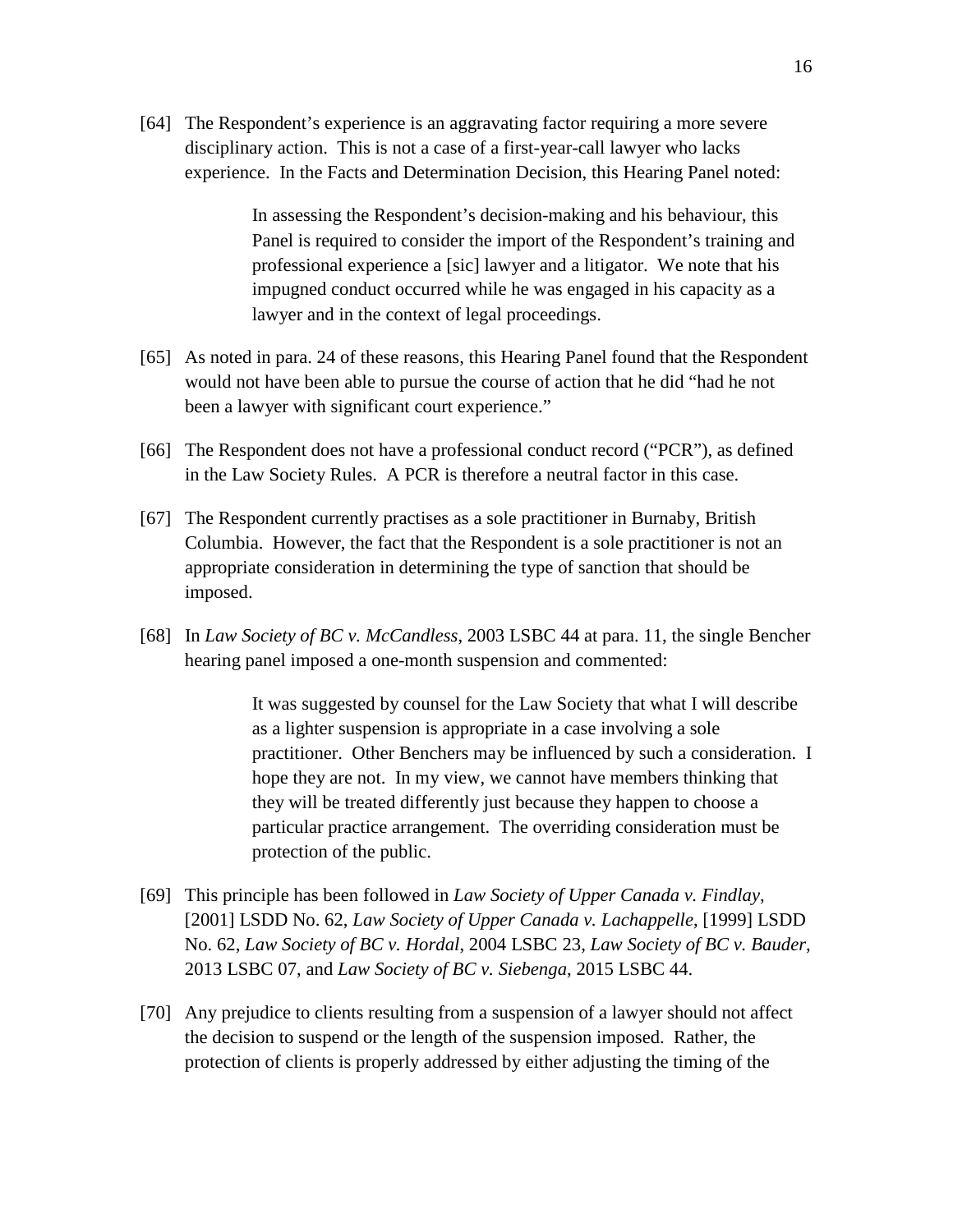suspension or taking other measures, such as the imposition of a locum or custodianship arrangements (see *Findlay*).

## **Character evidence**

- [71] The Respondent has produced character references in support of his otherwise good character from Michael P. McCrodan and Jim Russell.
- [72] In discussing character evidence as a mitigating factor at a sanction hearing, MacKenzie: *Lawyers and Ethics: Professional Responsibility and Discipline*, loose-leaf (Toronto: Carswell, 1993) states:

Some types of evidence in mitigation of penalty are more reliable indicators of the likelihood of recurrence than are others. *Character evidence is common and can be persuasive, but it is much less valuable if the witnesses are not fully informed of the facts. Even then, it is difficult to gauge the extent to which the evidence is affected by factors such as friendship. Virtually all lawyers are responsible for some good deeds, and virtually all are held in high esteem by some other lawyers and clients.*  The discipline hearing panel must ensure that the process is not transformed from a deliberative process into a referendum among members of the profession.

[emphasis added]

[73] After agreeing with the comments from MacKenzie: *Lawyers and Ethics*, the review panel in *Law Society of BC v. Johnson*, 2016 LSBC 20, held that too much weight on character letters (when there was a question of whether the authors knew all the circumstances of the lawyer's professional conduct record) would put the friends and colleagues of the lawyer in the place of the panel and detract from the panel's duty to protect the public interest. The review panel stated:

> However, we must agree with Gavin MacKenzie's comments set out above. There is a question whether all authors of the character letters knew all the circumstances of the Respondent's PCR. For example, conduct reviews are not published. Many of the letters refer to the Respondent's reputation in the community and say that they have never heard of the Respondent committing such behaviour before. Significantly, none of the letters refers to the incident of 1997 when the Respondent was involved in a similar incident and disciplined in 2001.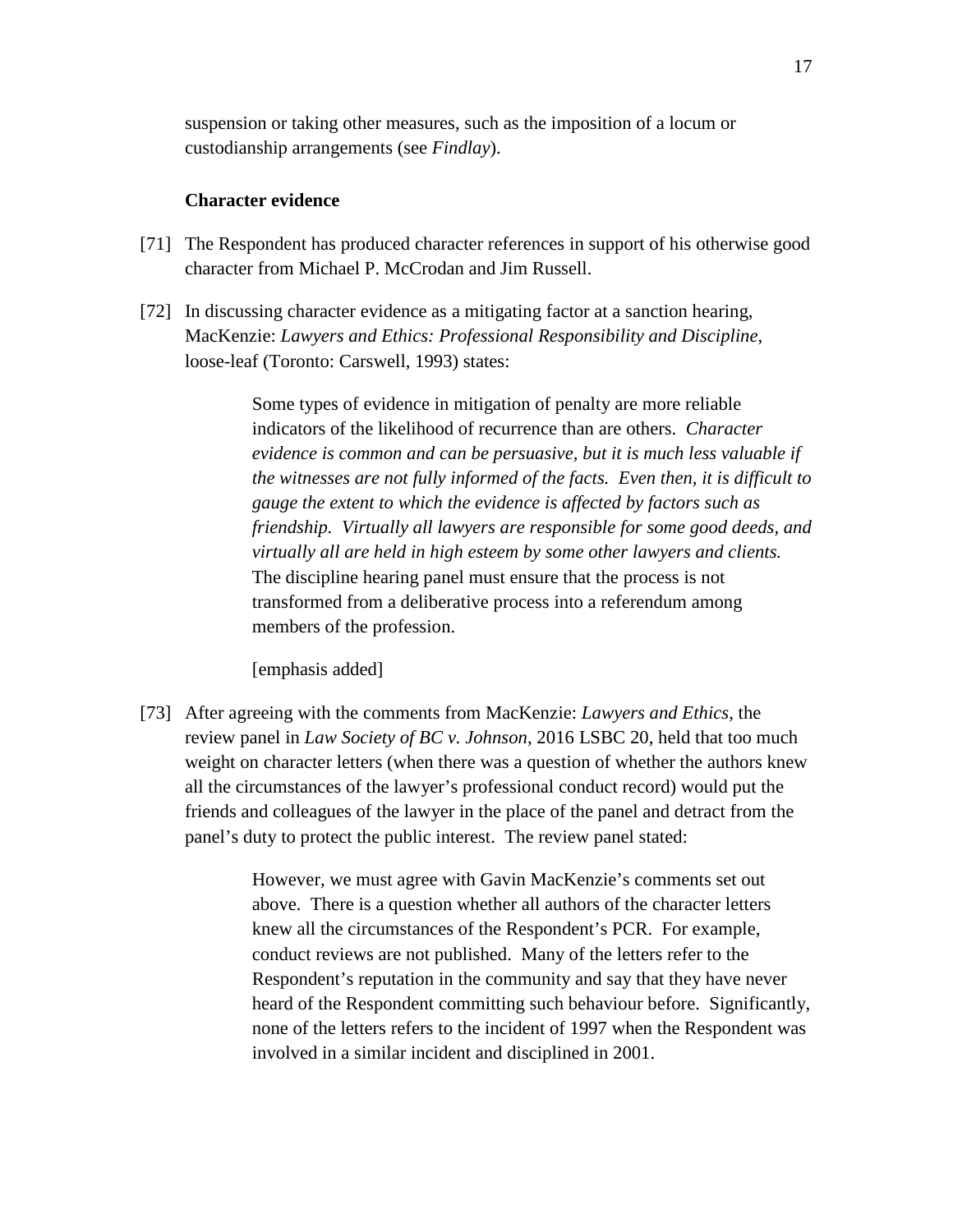No one wants to see harm come to their friends and colleagues, *to put too much weight on character letters would, in effect, put the friends and colleagues of the Respondent in the place of the members of the hearing panel and would detract from the Law Society's duty to protect the public interest.* In this case the character letters were one factor among many that the hearing panel had to consider and weigh. We see no error in either the manner or the weight given by the hearing panel to the character letters.

### [emphasis added]

[74] Similarly, in *Bolton v. The Law Society*, [1994] 2 All ER 486, an England and Wales Court of Appeal decision, the court held that, while character letters were relevant and should be considered, the essential issue was the need to maintain among members of the public a well-founded confidence that lawyers were persons of unquestionable integrity, probity and trustworthiness:

> All these matters are relevant and should be considered. But none of them touches on the essential issue, which is the need to maintain among members of the public a well-founded confidence that any solicitor, whom they instruct will be a person of unquestionable integrity, probity and trustworthiness.

[emphasis added]

- [75] It appears from the reference letters that Mr. McCrodan and Mr. Russell have both read the Facts and Determination Decision and that Mr. McCrodan has also read the Supreme Court decision, although he did not specify which Supreme Court decision that he read. Both referees speak of their knowledge of the Respondent in the context of mediations, but there is no reference to their personal knowledge of the Respondent's practice before the courts, which was the basis of the findings in the Facts and Determination Decision.
- [76] The reference letters are not enough to overcome the serious Misconduct finding of this Hearing Panel. Over the course of his own family litigation, which spanned from before the judgment of Justice Ross on July 17, 2014 to the judgment of Justice Schultes on July 23, 2017, the Respondent was rebuked by these two Justices in a very firm and clear manner, after additional warnings and attempts to have him behave appropriately.
- [77] The rebukes from Justice Ross and Justice Schultes go to the heart of the Respondent's integrity, probity and trustworthiness.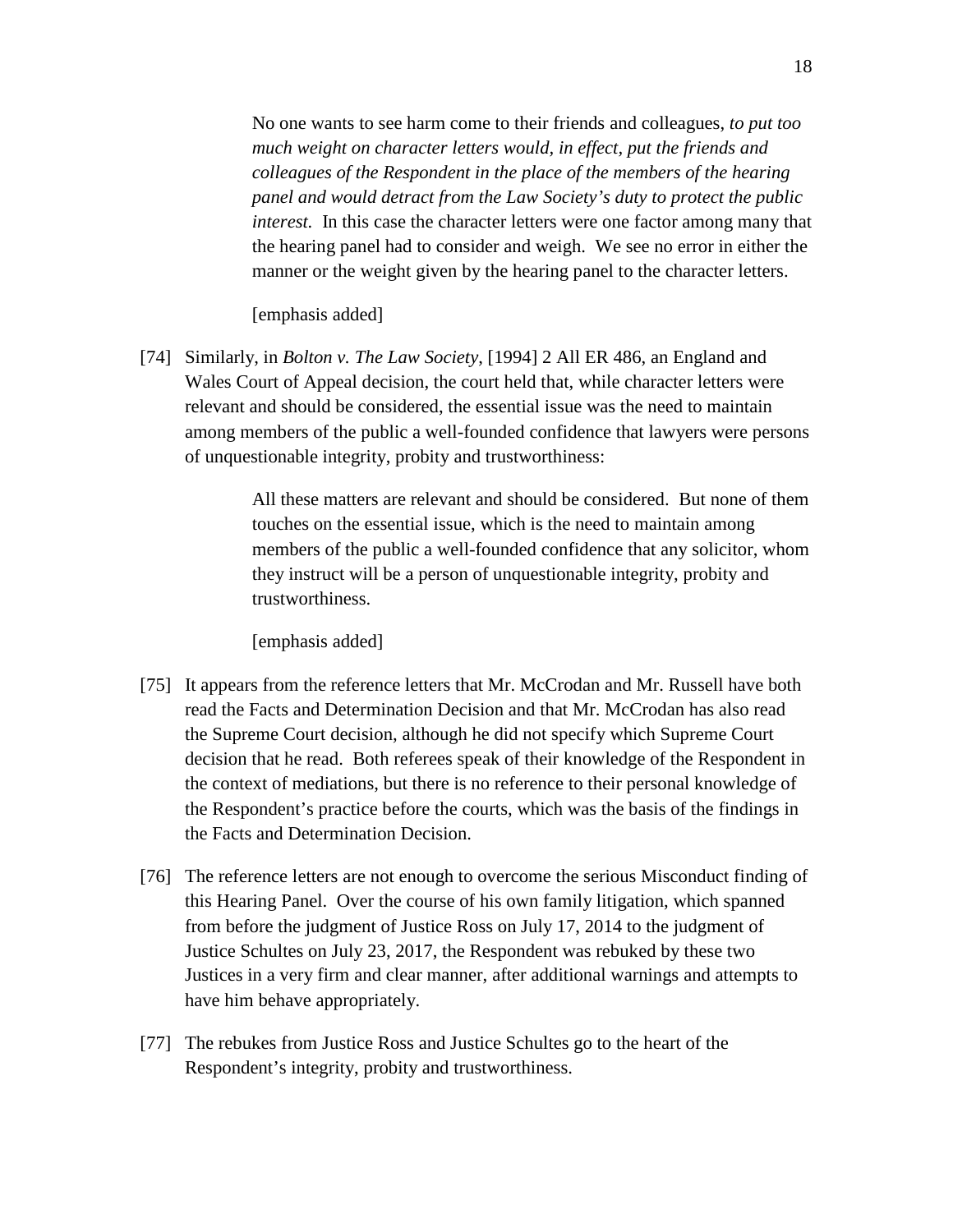#### **Acknowledgement of misconduct and remedial action**

- [78] It was not until the commencement of the Respondent's case on March 10, 2020 and after his application to withdraw specified admissions was denied that the Respondent admitted the allegations in paragraphs 1(b), (c), (d) and (e) of the Citation. He made no admission in respect of allegation 1(a).
- [79] The review panel in *Lessing* explained:

… If a lawyer who is under citation admits the citation, this is a mitigating factor. However, the sooner the admission is made in the process, the more important the admission becomes. The Respondent has only made this specific admission at the last minute. Its effect as a mitigating factor is therefore very limited.

- [80] In this case, the Respondent admitted to four of the five allegations, but as in *Lessing*, it was at the last minute.
- [81] In respect of rehabilitation of a respondent, the *Lessing* review panel noted that the respondent's late admission on the first citation was one of two factors that caused them to be uncertain of the potential for his rehabilitation.
- [82] Therefore, the mitigating effect of any admissions on the part of the Respondent in this case is minimal.
- [83] In addition, this case had a protracted beginning. The Respondent's initial counsel withdrew. After his second counsel was retained, attempts were made to schedule a pre-hearing conference. A Notice of Hearing and the Notice to Admit were served on the Respondent's counsel.
- [84] The Respondent did not reply to the Notice to Admit, nor did he request an extension of time in which to do so.
- [85] At a third pre-hearing conference on November 8, 2019, the Respondent's counsel requested an adjournment of the hearing. He stated that he did not expect any issues with the Notice to Admit but needed a few days to speak with his client. The adjournment request was not opposed and a new hearing was set for January 24, 2020.
- [86] On January 9, 2020, the Respondent's counsel wrote to the Law Society and enclosed his notice of withdrawal as the Respondent's counsel.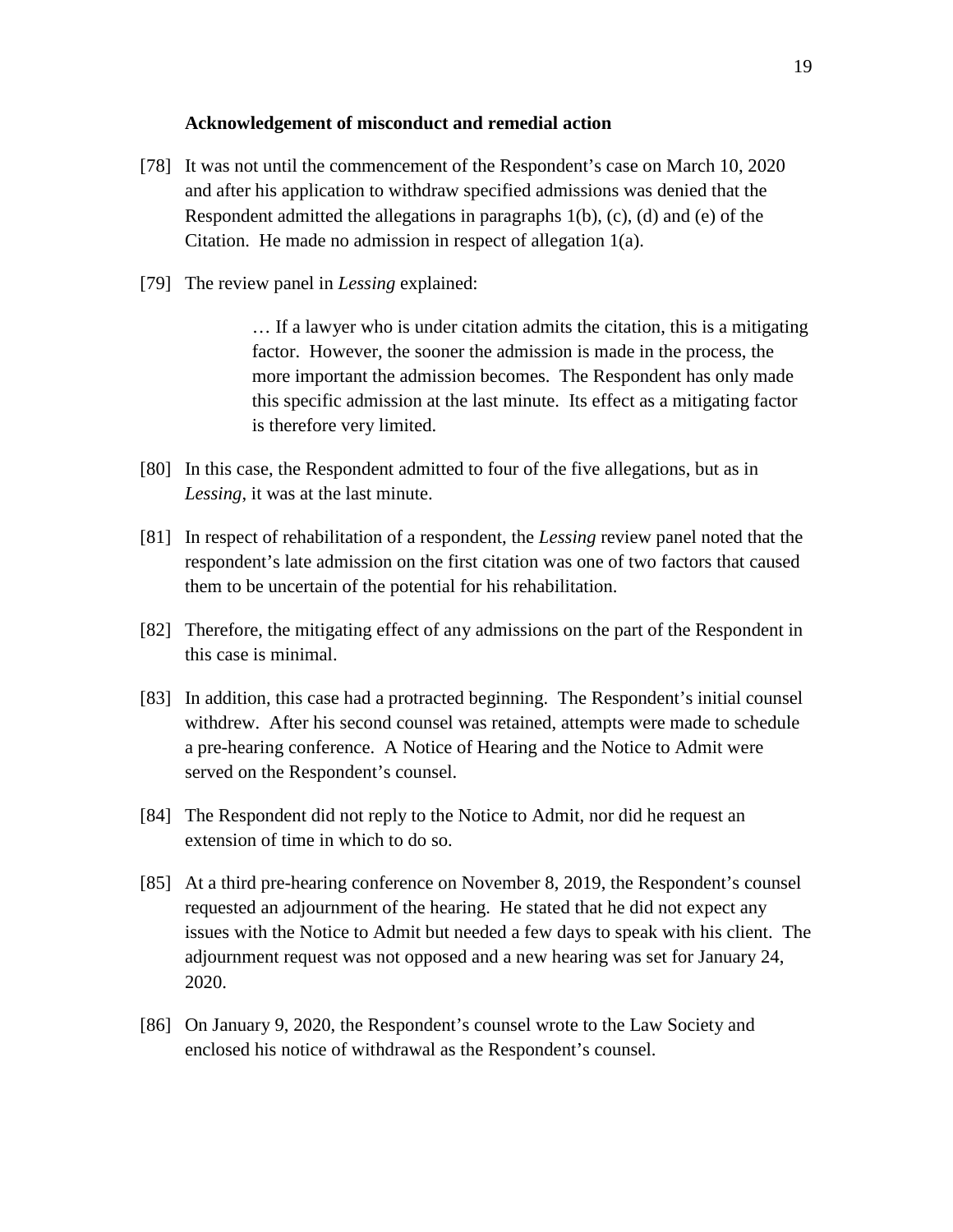- [87] At a fourth pre-hearing conference on January 17, 2020, counsel attended with the Respondent, and he was permitted to withdraw as counsel. The Respondent also, for the first time, advised that he was not making any admissions.
- [88] Two days later, the Respondent's third counsel advised that he had been retained by the Respondent for the purpose of adjourning the January 24, 2020 hearing to allow time for new counsel to review the matter, take instructions and prepare for the hearing.
- [89] At the January 24, 2020 hearing, the Respondent's counsel made an adjournment application and indicated that he intended to withdraw some of the admissions. He did not specify which admissions. This Hearing Panel dismissed the adjournment application. The Law Society commenced its case that day, and the hearing resumed on March 10, 2020.
- [90] There is no evidence of any remedial action on the part of the Respondent. Even when he paid the \$500 costs award to Ms. Edwards' counsel after skirting the order of Justice Schultes by first paying \$500 to the Family Maintenance Enforcement Program, he attempted to put opposing counsel on an undertaking that she refused to accept. He later revoked that purported undertaking. Justice Schultes stated in his June 23, 2017 reasons:

His subsequent request for an undertaking to confirm what was obvious from my order – that the payment was in respect of court costs – was likewise completely unnecessary.

- [91] Two Justices of the Supreme Court of British Columbia admonished the Respondent. In addition, he was advised by senior counsel and his own assistant (whom, as stated at paras. 47 and 48 of these reasons, the Respondent described as both smart and excellent) not to undertake the actions, but the Respondent proceeded anyway. This evidences that the Respondent's acts were deliberate.
- [92] There is no evidence before this Hearing Panel of any remedial action on the part of the Respondent. This is therefore neither aggravating nor mitigating.

## **Public confidence in the legal profession**

[93] This Hearing Panel found:

"Public confidence in the administration of justice and in the legal profession may be eroded by a lawyer's irresponsible conduct." Accordingly, a lawyer's conduct should always reflect favourably on the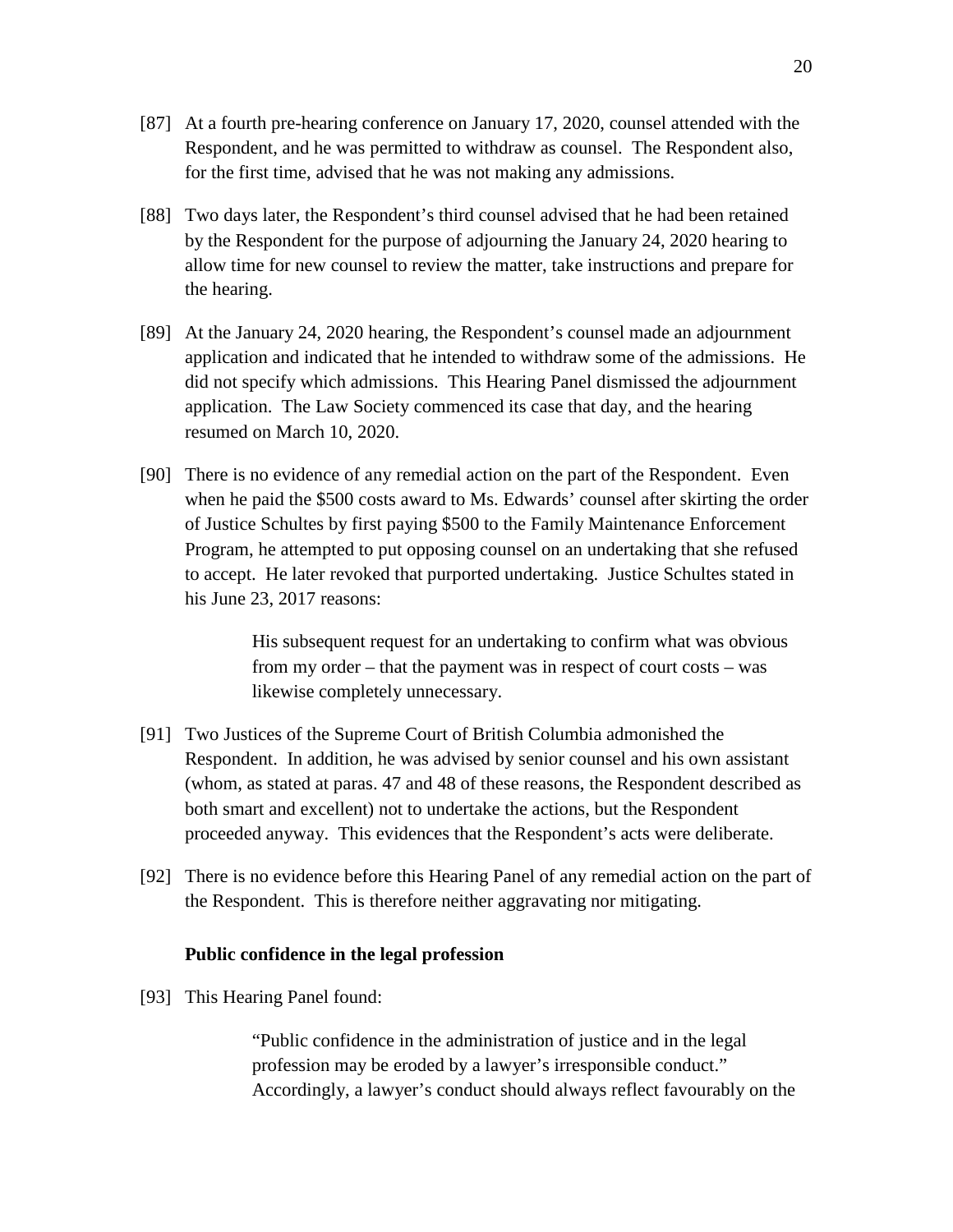legal profession, inspire the confidence, respect and trust of clients and of the community, and avoid even the appearance of impropriety.

- [94] The Respondent's conduct in the five ways that he frustrated or misused the court process contributed to the erosion of the public's confidence in the legal profession. A message must be sent to the Respondent and the profession in the form of a strong disciplinary action in order to inspire public confidence that the legal profession will not tolerate this type of conduct by lawyers.
- [95] As noted by the *Lessing* review panel, where there is conflict between protection of public interest and allowing a lawyer to practise, the protection of the public will prevail.

#### **Range of sanctions imposed in similar cases**

- [96] Like this case, *Lessing* was a case in which the respondent represented himself in matrimonial proceedings. That respondent failed to report eight judgments against him, which was found to be professional misconduct. He also breached three court orders, which was found to be conduct unbecoming. The hearing panel imposed a total fine of \$14,000 against the respondent.
- [97] The Law Society sought a review of the sanctions imposed by the hearing panel and sought a suspension of three to five months. The review panel ordered a onemonth suspension and costs and imposed a restriction that the respondent could not represent himself before any court or tribunal without the consent of the Law Society.
- [98] In its decision, the review panel wrote:

…

… Lawyers who breach court orders and find themselves in contempt of court should face severe sanctions from the Law Society …

… [T]he hearing panel said: …

[30] Failing to comply with court orders and being found in contempt of court by a judge of the Supreme Court of British Columbia is very serious conduct that undermines the Rule of Law, and failure to impose a significant sanction would be inappropriate.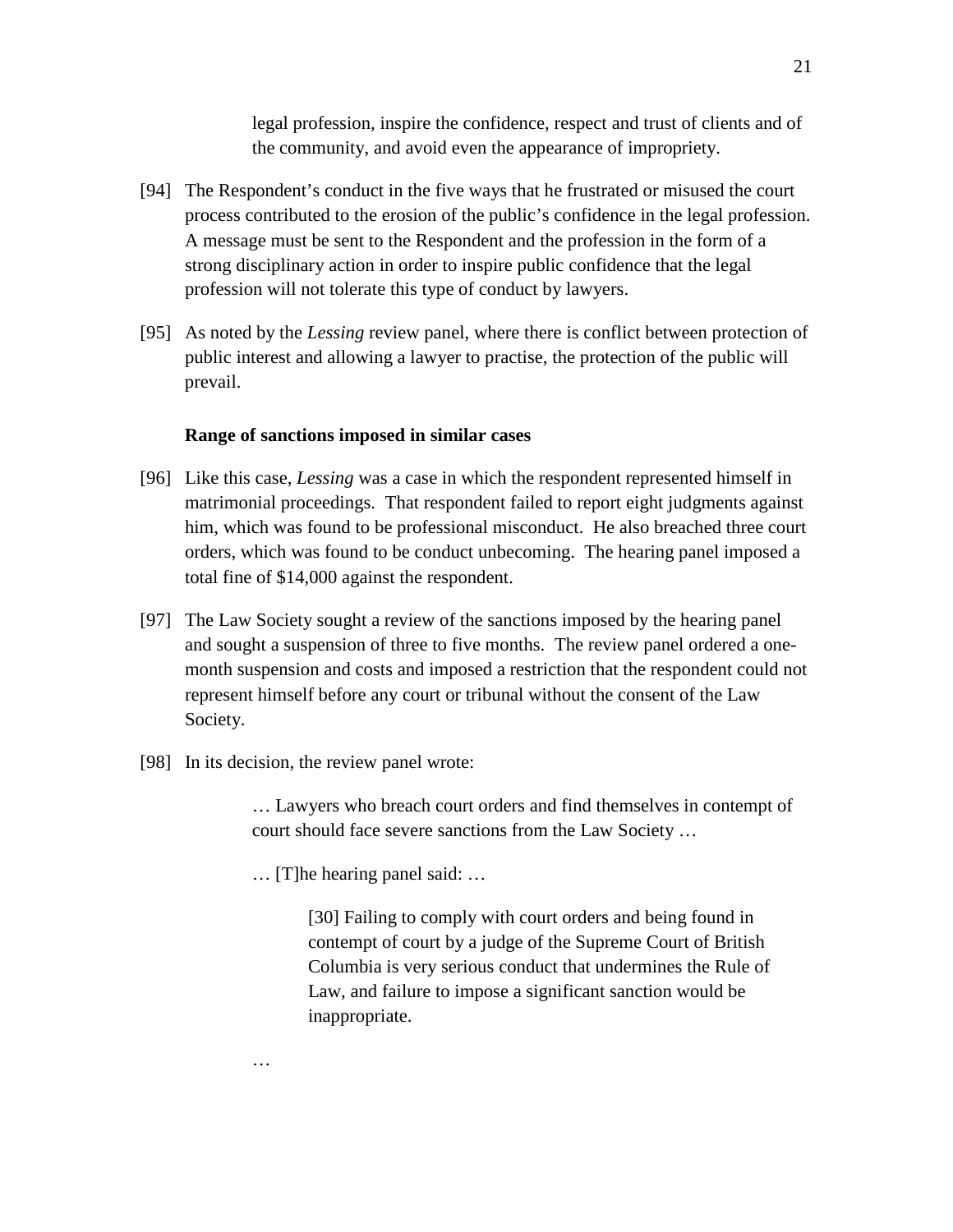As to the breaches of the court orders and contempt finding, it is the particular duty of the Law Society to uphold and protect the public interest in the administration of justice by ensuring the independence, integrity, honour and competence of lawyers; *Legal Profession Act*, s. 3(b). A lawyer's failure to abide by court orders and being found in contempt cuts very close to the bone and requires a strong response.

[99] The respondent put forth his mental health issues as a mitigating factor, which was supported by expert evidence. The review panel noted:

> … If the mental health issue were not a factor, this Review Panel would impose more severe disciplinary action. In other words, a longer suspension would have been imposed.

- [100] The Respondent in this case has not advanced any evidence of mental health issues that may have contributed to the Misconduct.
- [101] The *Lessing* review panel also stated the following about previous decisions in this area:

Generally, this Review Panel finds that previous decisions in this area have provided a disciplinary action that is too light for breaching a court order and particularly so if there is a contempt proceeding included. This does not inspire public confidence in the legal profession. Many lawyers have spent considerable time trying to convince clients to obey court orders. It sends a very bad signal to the public to have lawyers disobey court orders and the same lawyers finding themselves in contempt of court. It looks like the legal profession is speaking in two different directions. Therefore, this Review Panel finds that lawyers who breach court orders and lawyers who find themselves in contempt should face severe sanctions.

- [102] The *Lessing* review panel noted that impact on victims is not only on specific individuals but also on indirect victims. In this case, the direct victims are the Respondent's former spouse, her counsel, his children and JH. As noted, the effect of the Respondent's conduct on his direct victims went far beyond that of the respondent in *Lessing*.
- [103] Further, the legal profession is also a victim when one of its members harms the standing of this ancient profession in the eyes of the public. In *Lessing*, the review panel stated :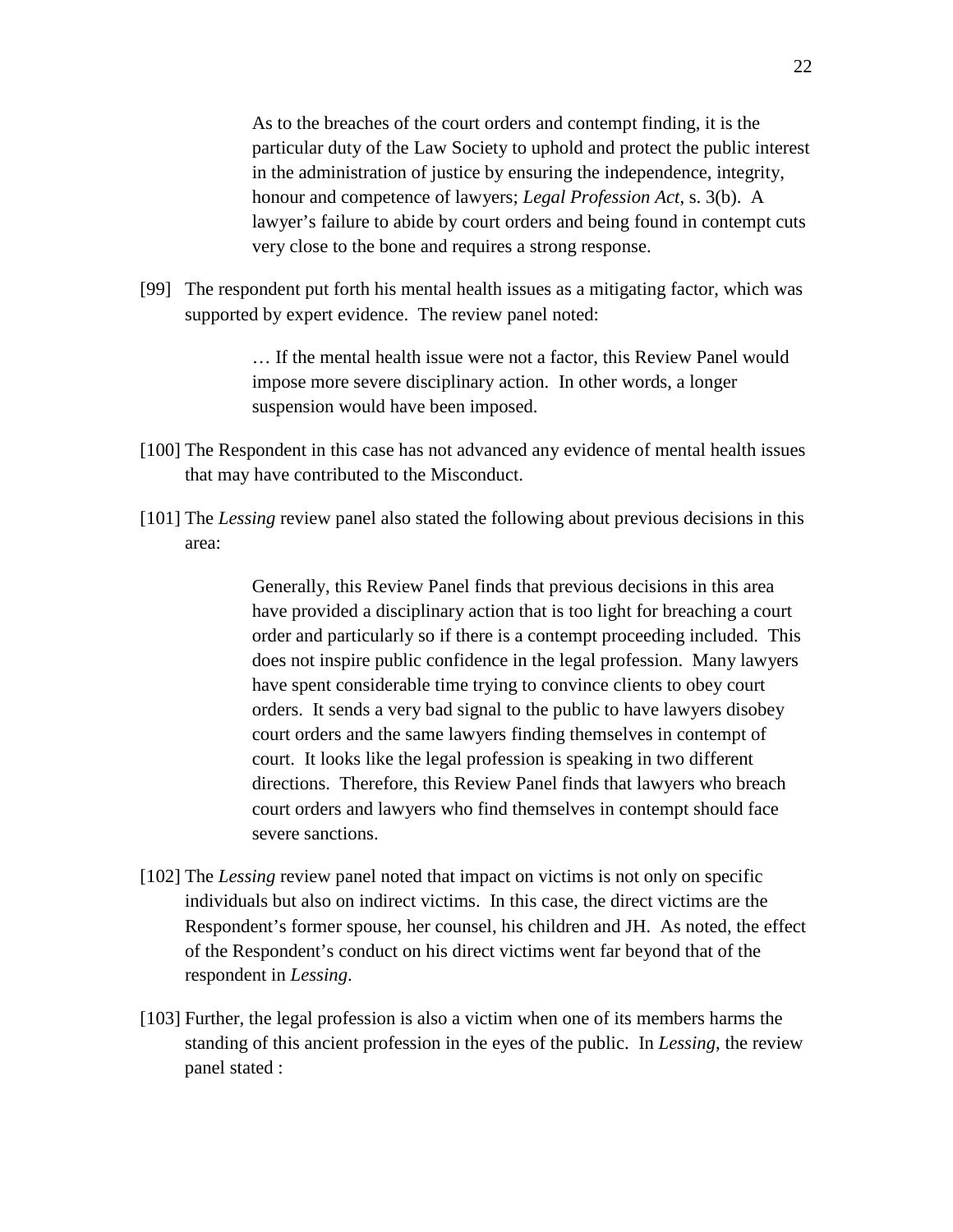… A lawyer's failure to abide by court orders and being found in contempt cuts very close to the bone and requires a strong response.

- [104] In this case, the Respondent ignored court orders to pay child support, produce documents and failed to cooperate in relation to dealings with the real property. That conduct was described by Justice Ross to be unacceptable.
- [105] If that were the extent of the Respondent's behaviour, then his conduct could possibly be described as similar to that in *Lessing* (with the exception of the mental health issues and the PCR). However, the Respondent's proven Misconduct occurred after Justice Ross' decision and was more serious. Justice Schultes described the Respondent's conduct before Justice Ross as "shenanigans" and he severely condemned his conduct after that. The Respondent narrowly avoided being ordered to pay special costs before Justice Ross, but was ordered to pay special costs by Justice Schultes.
- [106] The Respondent's behaviour went beyond the behaviour demonstrated in *Lessing*.
- [107] The Respondent's "skirting" of a court order, his filing of requisitions by "consent", when they were not, his use of his legal experience to manipulate the court process, and the absence of a mental health issue in this case calls for a more severe penalty than in *Lessing*, in the form of a lengthier suspension.
- [108] A comment from the review panel's decision in *Lessing* is apt:

This Review Panel respectfully disagrees with the hearing panel's position on self-representation. It is not a mitigating factor. Lawyers who choose to self-represent and get themselves into difficulties have only themselves to blame. They must live with the consequences of their decision.

## **Conclusion on appropriate disciplinary action**

- [109] This Panel finds that a global sanction of a suspension is the appropriate disciplinary action in all the circumstances. The Respondent's unprofessional behaviour was protracted and continued in the face of numerous criticisms and warnings from the court. His judgment was patently contorted by his emotional response to his matrimonial situation, and he was indifferent to the impact on his family, his colleagues, the court system and other parties who were simply doing their job.
- [110] In arriving at a comparative assessment of the length of suspension to be imposed in this matter, this Hearing Panel imposes a suspension of two months.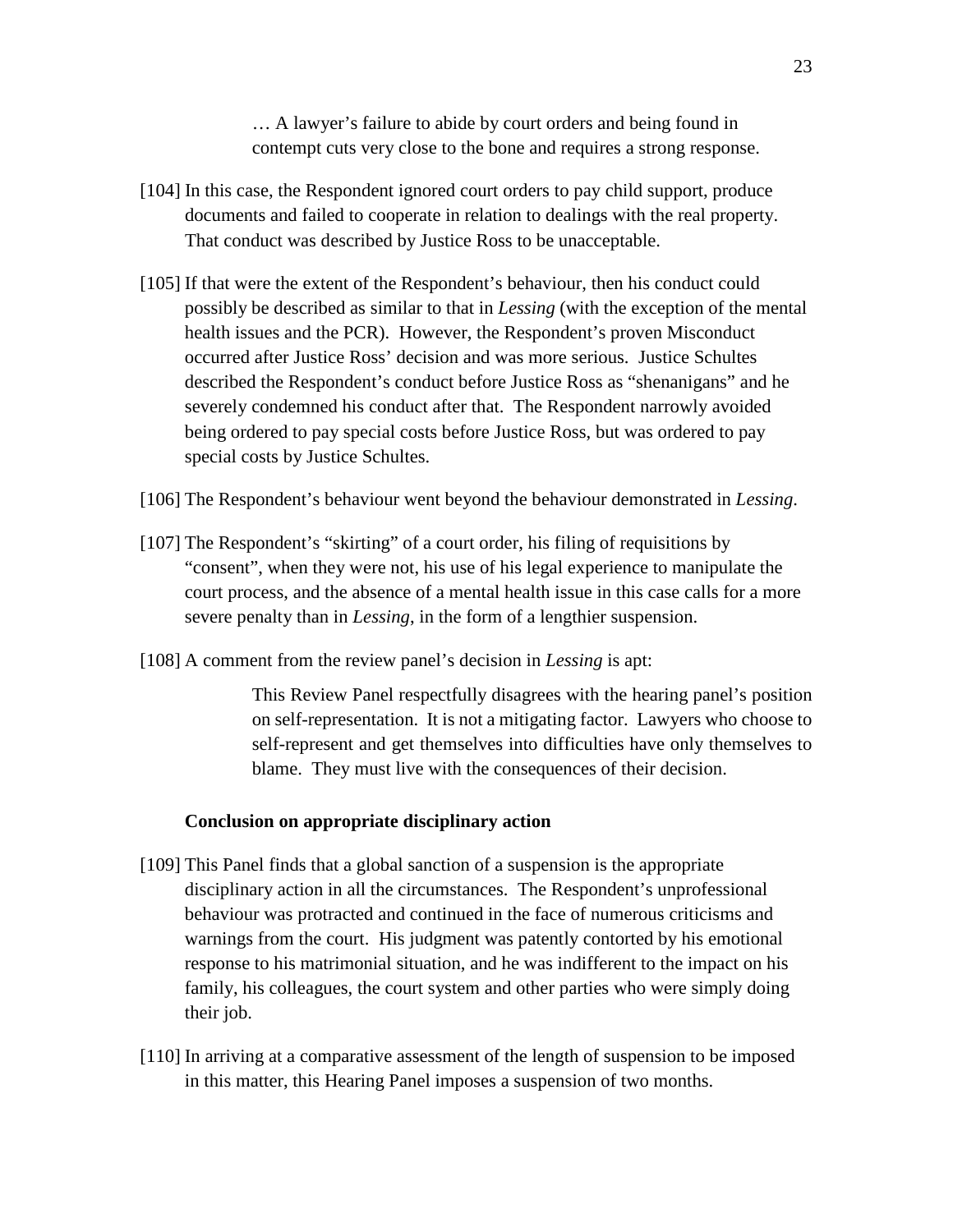[111] We are advised by counsel that the Law Society's practice is to request that the suspension start on the first date of the month immediately following the month in which a decision is issued, unless it is so late in the month that the lawyer's clients cannot be properly protected. In this way, the start date is neutral on its face. Subject to any submissions to the contrary by the Respondent, this Panel accepts that the Law Society's practice should be followed in this matter.

## **COSTS**

- [112] The Law Society requests an order of costs in the amount of \$14,058.71.
- [113] Panels derive their authority to order costs from section 46 of the *Act* and Rule 5-11 of the Rules.
- [114] Rule 5-11 provides in part:
	- (3) Subject to subrule (4), the panel or review board must have regard to the tariff of costs in Schedule 4 to these Rules in calculating the costs payable by an applicant, a respondent or the Society.
	- (4) A panel or review board may order that the Society, an applicant or a respondent recover no costs or costs in an amount other than that permitted by the tariff in Schedule 4 if, in the judgment of the panel or review board, it is reasonable and appropriate to so order.
	- (5) The cost of disbursements that are reasonably incurred may be added to costs payable under this Rule.
	- (6) In the tariff in Schedule 4,
		- (a) one day of hearing includes a day in which the hearing or proceeding takes 2 and one-half hours or more, and
		- (b) for a day that includes less than 2 and one-half hours of hearing, half the number of units or amount payable applies.
- [115] Under Rule 5-11, the hearing panel must have regard to the tariff when calculating costs. The costs under the tariff are to be awarded unless, under Rule 5-11(4), the panel determines it is reasonable and appropriate to award no costs or costs in an amount other than that permitted by the tariff.
- [116] There is no reason to deviate from the application of the tariff in the circumstances of this case. The Respondent has not provided any demonstrative evidence with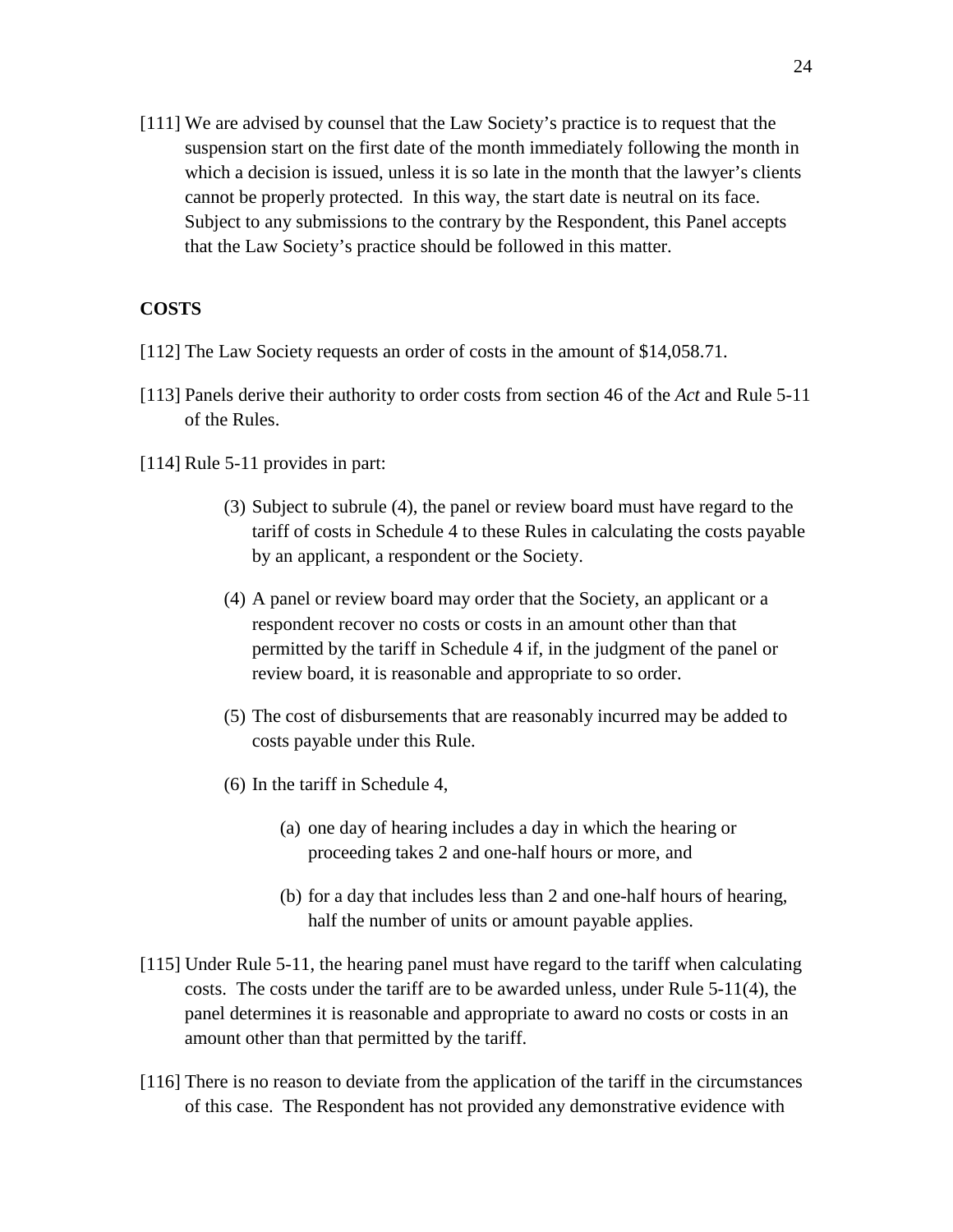respect to his current financial circumstances, including any information about his assets, net worth or ability to pay costs. The total effect of the order of costs and a suspension is not inordinate or out of proportion to the Misconduct.

[117] The costs sought by the Law Society detailed in the draft bill of costs are appropriate in light of the tariff.

## **NON-DISCLOSURE ORDER**

- [118] The Law Society seeks an order under Rule 5-8(2) of the Rules that those portions of the transcript and exhibits from this proceeding that contain confidential or privileged information not be disclosed to members of the public. Given the recent amendments to the Rule 5-8 and 5-9, especially Subrule 5-9(3), it is our view that this issue is now moot. Accordingly, we decline to make the order sought because it is no longer necessary and will not be necessary for other hearing decisions going forward.
- [119] In any event, this type of order was likely never necessary. Section 88 of *Act* has always provided that privileged and confidential information obtained by the Law Society is not to be disclosed. Section 88 reads:

#### **Non-disclosure of privileged and confidential information**

- (1) [Repealed 2012-16-46.]
- (1.1) A person who is required under this Act or the rules to provide information, files or records that are confidential or subject to a solicitor client privilege must do so, despite the confidentiality or privilege.
- (1.2) Information, files or records that are provided in accordance with subsection (1.3) are admissible in a proceeding under Part 2, 3, 4 or 5 of this Act, despite the confidentiality or privilege.
- (1.3) A lawyer who or a law firm that, in accordance with this Act and the rules, provides the society with any information, files or records that are confidential or subject to a solicitor client privilege is deemed conclusively not to have breached any duty or obligation that would otherwise have been owed to the society or the client not to disclose the information, files or records.
	- (2) Despite section 14 of the *Freedom of Information and Protection of Privacy Act*, *a person who, in the course of exercising powers or carrying*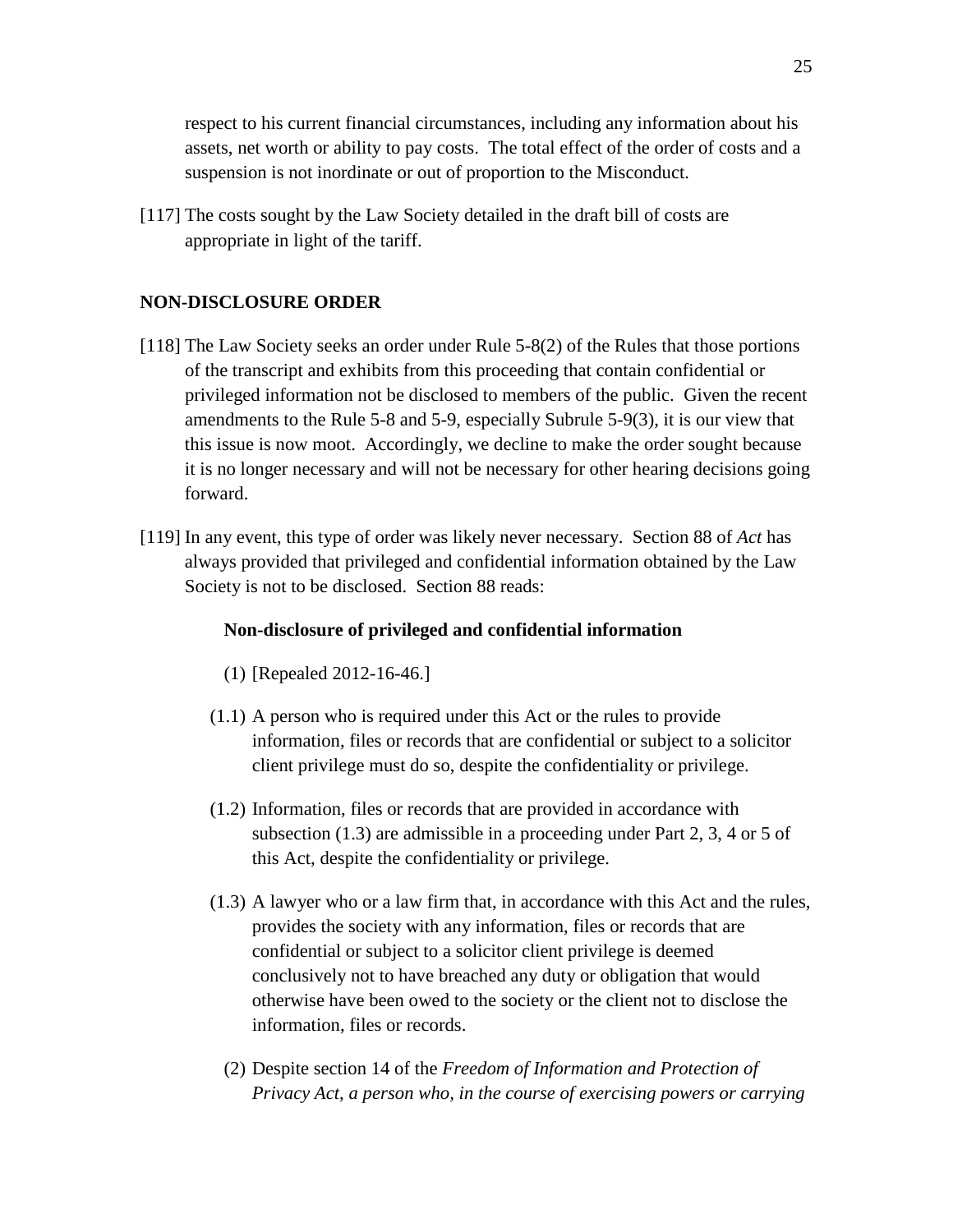*out duties under this Act, acquires information, files or records that are confidential or are subject to solicitor client privilege has the same obligation respecting the disclosure of that information as the person from whom the information, files or records were obtained.*

- (3) *A person who, during the course of an investigation, audit, inquiry or hearing under this Act, acquires information or records that are confidential or subject to solicitor client privilege must not disclose that information or those records to any person except for a purpose contemplated by this Act or the rules.*
- (4) A person who, during the course of an appeal under section 48 or an application under the *Judicial Review Procedure Act* respecting a matter under this Act, acquires information or records that are confidential or are subject to solicitor client privilege must not
	- (a) use the information other than for the purpose for which it was obtained, or
	- (b) disclose the information to any person.
- (5) The Court of Appeal, on an appeal under section 48, and the Supreme Court, on an application under the *Judicial Review Procedure Act* respecting a matter under this Act, may exclude members of the public from the hearing of the appeal or application if the court considers the exclusion is necessary to prevent the disclosure of information, files or records that are confidential or subject to solicitor client privilege.
- (6) In giving reasons for judgment on an appeal or application referred to in subsection (5), the Court of Appeal or the Supreme Court must take all reasonable precautions to avoid including in those reasons any information before the court on the appeal or application that is confidential or subject to solicitor client privilege.
- (7) Despite section 14 of the *Freedom of Information and Protection of Privacy Act*, the benchers may make rules for the purpose of ensuring the non-disclosure of any confidential information or information that, but for this Act, would be subject to solicitor client privilege, and the rules may be made applicable to any person who, in the course of any proceeding under this Act, would acquire the confidential or privileged information.